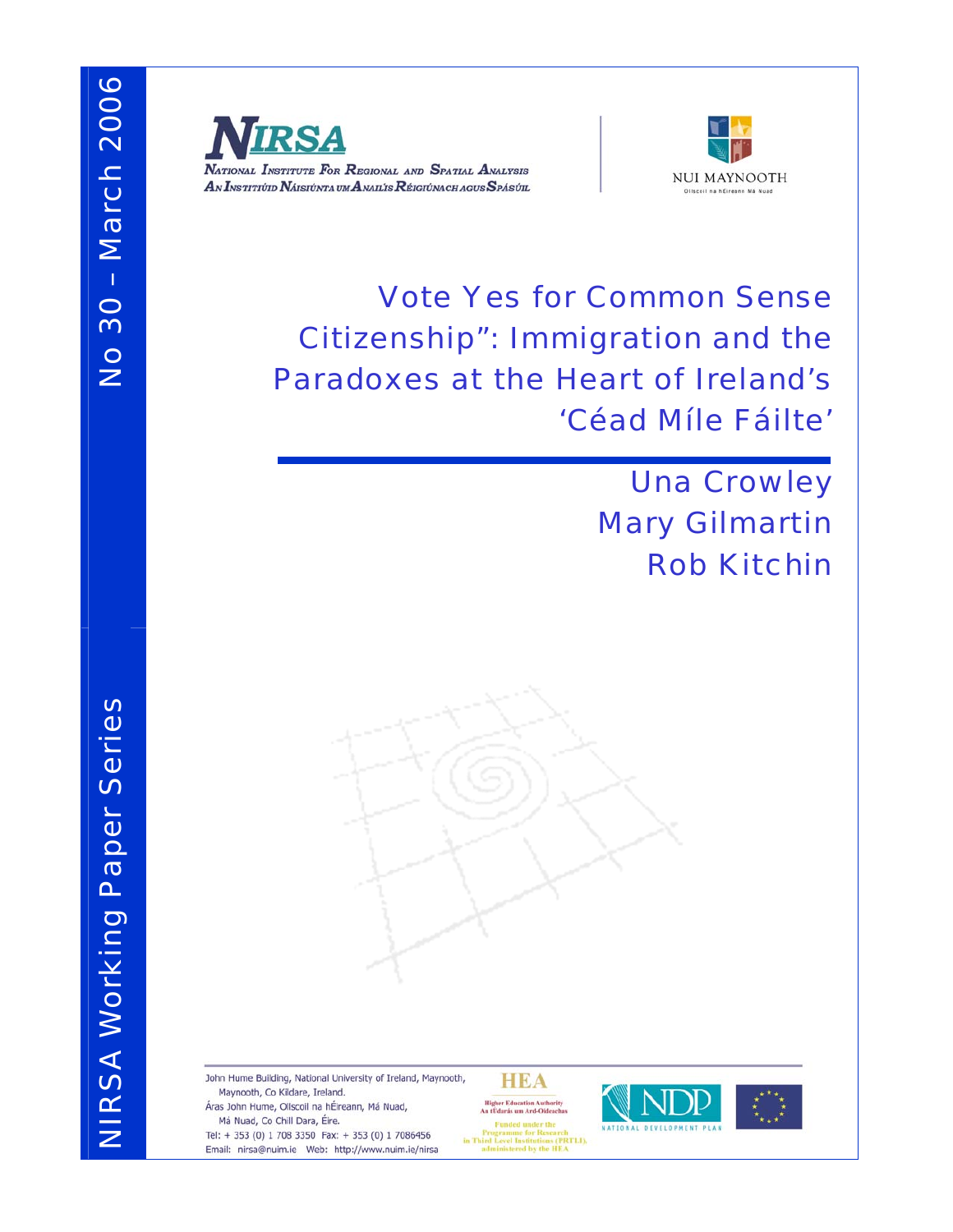## **"Vote Yes for Common Sense Citizenship": Immigration and the Paradoxes at the Heart of Ireland's 'Céad Míle Fáilte'1**

## **Una Crowley,**

*Department of Geography, National University of Ireland, Maynooth, Co. Kildare, Ireland.* 

### **Mary Gilmartin,**

*School of Geography, Planning and Environmental Policy, University College Dublin, Belfield, Dublin 4, Ireland.* 

**Rob Kitchin,** 

*NIRSA, National University of Ireland, Maynooth, Co. Kildare, Ireland.* 

l

<sup>&</sup>lt;sup>1</sup> 'One hundred thousand welcomes'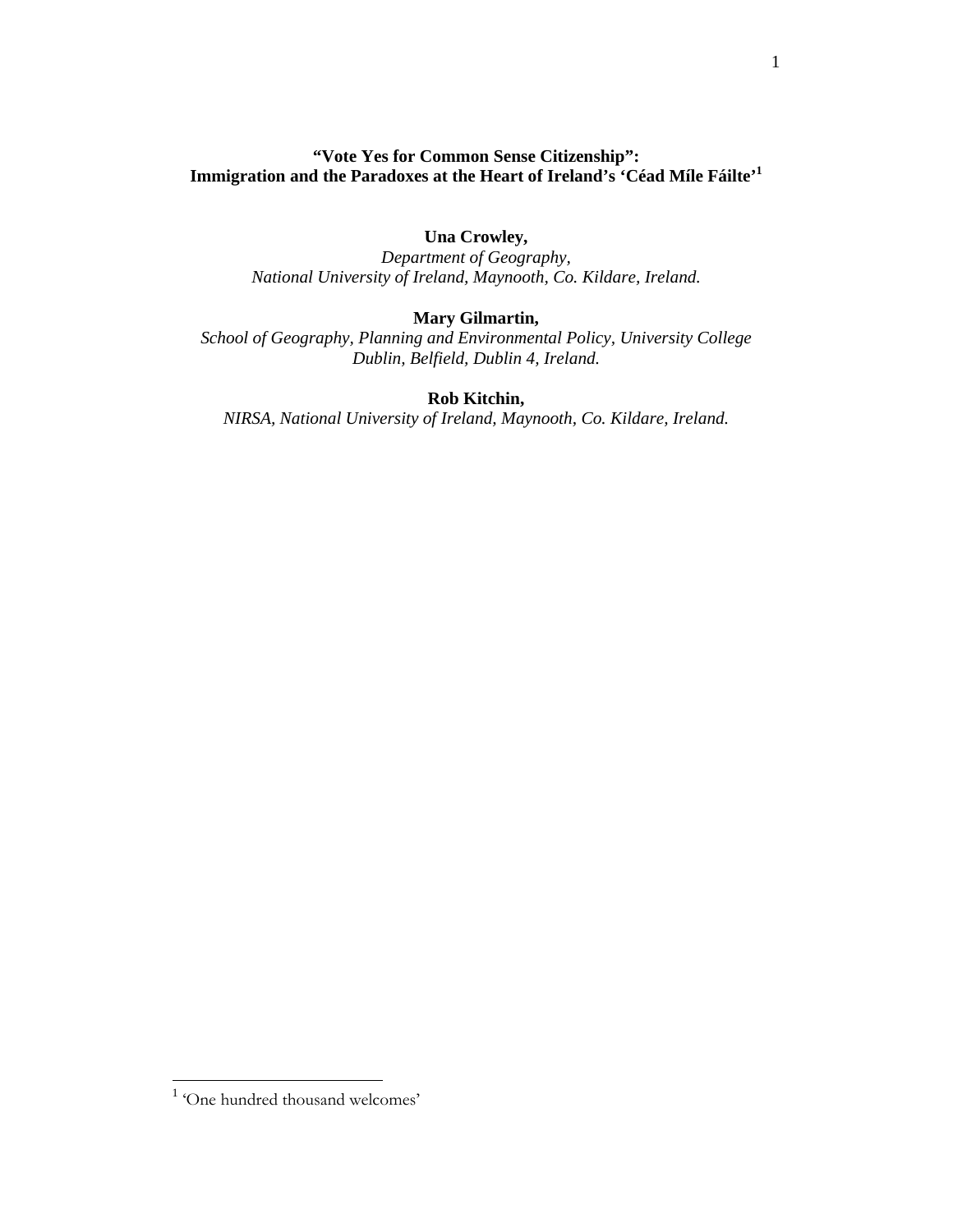#### **Abstract**

In this paper we examine the discursive production and employment of, what Irish politicians term, 'commonsense citizenship' as a means of addressing and regulating new immigration to Ireland, and in re-defining Irishness and Irish citizenship (culminating in a national Citizenship referendum in June 2004). We argue that commonsense citizenship is employed in such a way as to fix and essentialise Irishness, thus highlighting the threatening other, and to construct immigrants as suspect, untrustworthy, and deserving of Ireland's 'hospitality' only in limited, prescribed ways or not at all. Through examining six troubling paradoxes we reveal slippages, contradictions and nuances that commonsense citizenship works to deny and erase, but nevertheless work to undermine its essentialism and injustices. In so doing, we argue these paradoxes open ways to rethink Irish citizenship, and how such a notion is produced discursively.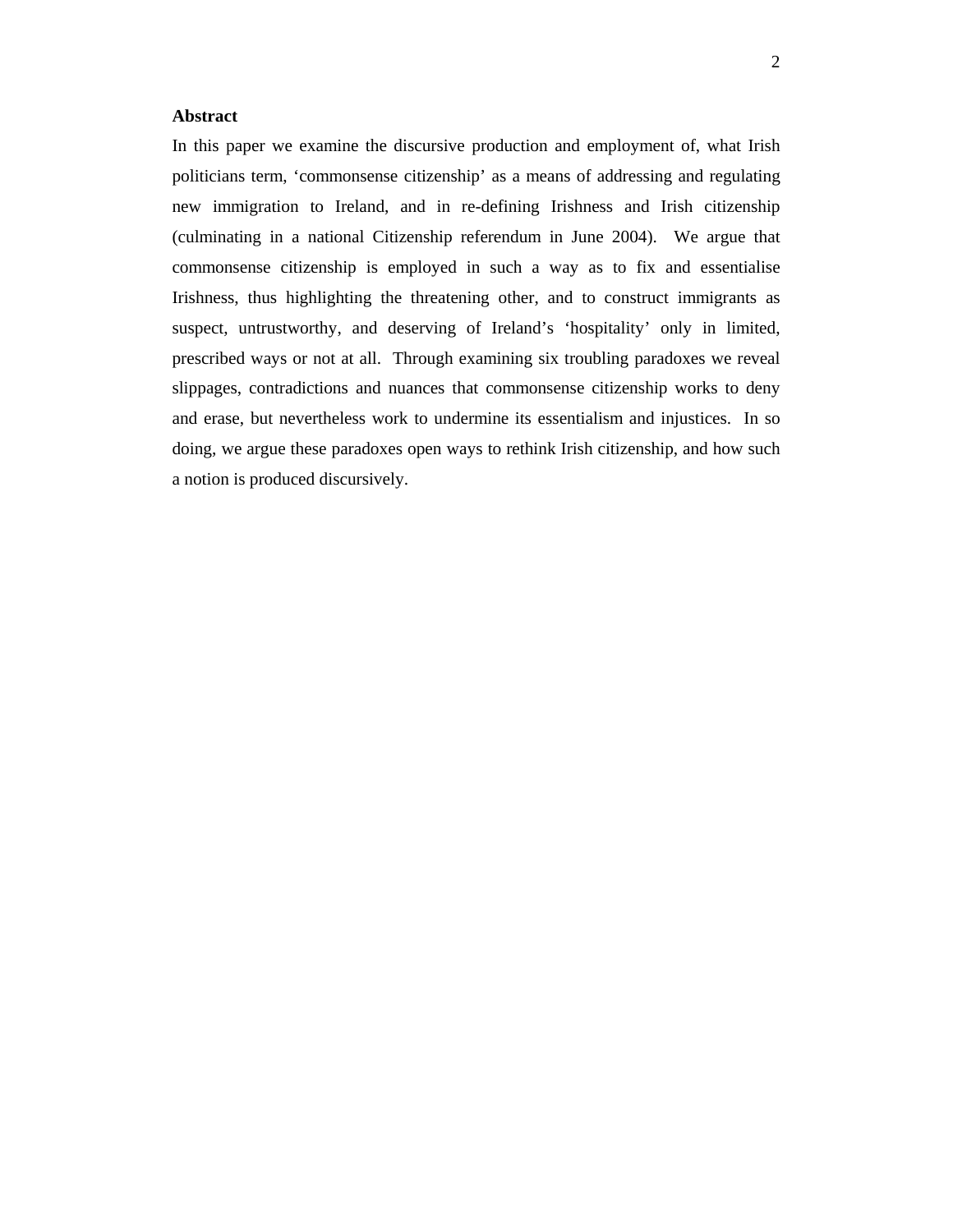#### **INTRODUCTION**

In his book *Global Me* Zachary champions Ireland as an excellent example of a harmonised, cosmopolitan, multicultural country, with immigrants "adding diversity and lifting the Irish economy to new heights" (2000:161). And yet, in a referendum held in June 2004, the Irish electorate voted by a margin of four to one for a change in the definition of Irish citizenship to deal with the perceived problems associated with immigration, particularly those linked to refugees and asylum seekers. Prior to the referendum, any child born on the island of Ireland had an automatic right to Irish citizenship – this right was enshrined in the Irish Constitution. As a consequence of the referendum, the right to citizenship by birth was removed from the Constitution, and Irish citizenship is now primarily defined by blood ties.

 The Minister for Justice, Michael McDowell (of the Progressive Democrats party -PDs), described the referendum as "both rational and necessary". There is, he wrote: "a steady stream of people coming to Ireland, both legally and illegally, so as to ensure that their children avail of our present law so as to secure the entitlement to Irish citizenship."<sup>1</sup> The referendum would ensure, he argued, that Ireland could "manage migration into the State in a sensible and proper fashion" (McDowell 2004. His remarks were echoed by Fianna Fáil, the largest political party in Ireland, and ruling coalition partners with the PDs. The party urged the electorate to support the referendum: their campaign posters read "Vote Yes for Common Sense Citizenship". For supporters of the referendum, it was commonsense that the 'loophole' granting Irish citizenship by birth would be closed, thus ensuring that access to Irish citizenship and Irishness would be available only to 'legitimate', 'authentic' and 'deserving' parties.

The calls for commonsense citizenship, and the comprehensive endorsement of those calls by the electorate, need to be placed in the context of a rapid change in migration patterns to Ireland. Since the 1990s Ireland has become, for the first time in modern history, a country of net immigration. In the period from 1995 to 2004, 486,300 people moved to the Republic of Ireland. In the same period, 263,800 people emigrated, resulting in net immigration of 222,500 (See Table 1). The Central Statistics Office reported, in September 2004, that the population of Ireland had exceeded four million for the first time since 1871. Reasons for this recent growth in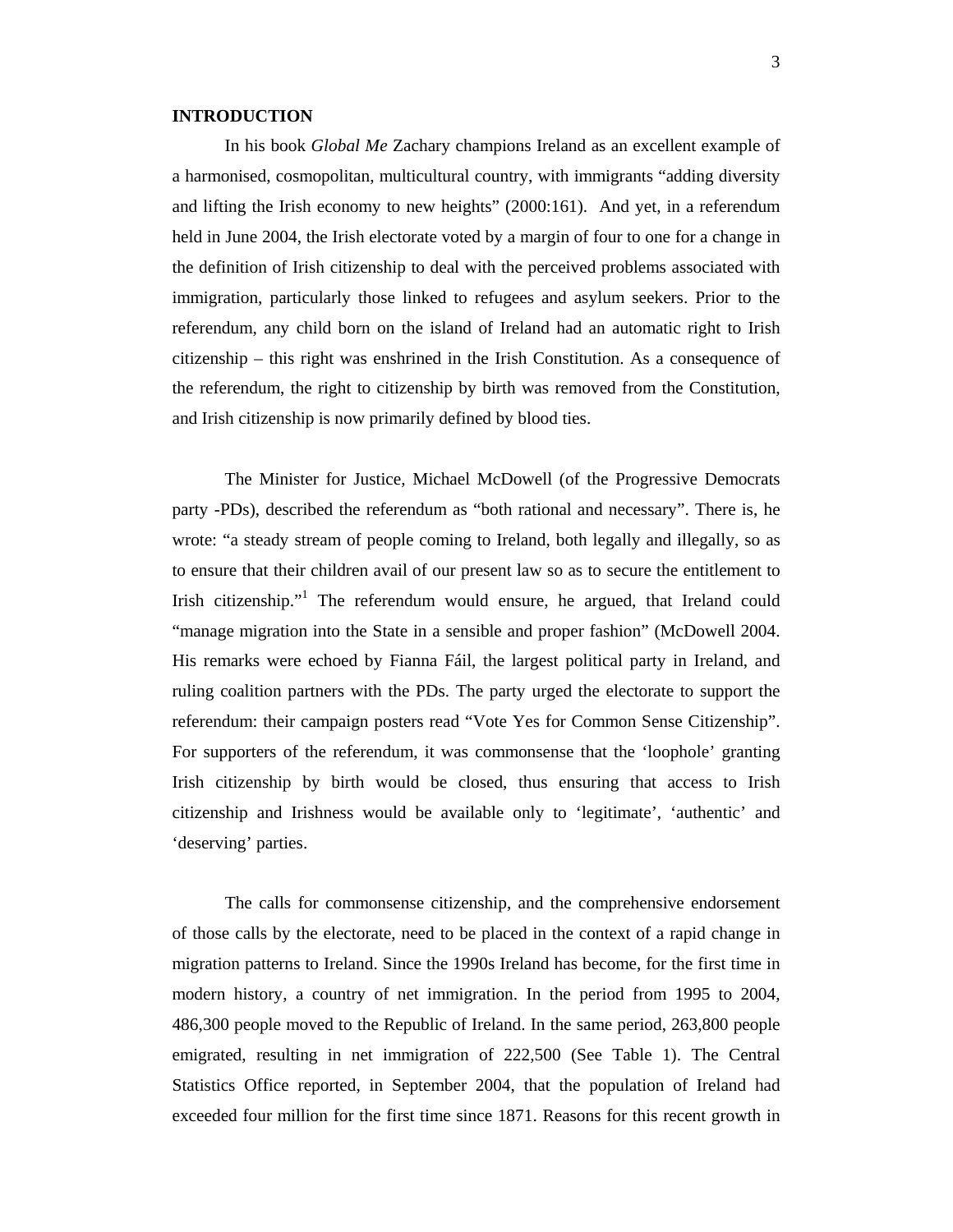immigration to Ireland are complex, but include Ireland's economic strength (the 'Celtic Tiger' era), the Northern Ireland ceasefires, and EU enlargement in 2004.

#### <Table 1 about here>

Growing numbers of immigrants is not in itself an unusual phenomenon in a wealthy Western country. Yet Ireland is crucially different from many Western countries because of its long experience of emigration. Throughout the nineteenth and twentieth centuries, Ireland was a net exporter of people. Millions of Irish people – thousands within each generation – fled poverty and social repression to seek work and new lives abroad, thus creating a large, global diaspora. The extent of emigration led geographer Jim MacLaughlin, writing just over ten years ago, to describe Ireland as an 'emigrant nursery' (MacLaughlin 1994). Despite recent economic growth in Ireland, significant numbers still emigrate from the country annually, and Irish politicians and the Catholic Church continue to be active in lobbying on behalf of the thousands of undocumented Irish immigrants currently living in the United States. Irish identity has thus traditionally been associated with the act of migration. As writer Polly Devlin commented, "emigration was a big sad Irish word in every sense … We were all poised on the point of eternal emigration" (in Logue 2000: 42). Despite this, Ireland's emigrant past and present is often conveniently forgotten in the rush to regulate and restrict immigration, and to assert 'commonsense citizenship.'

In this paper, we examine the nature of 'commonsense citizenship'. We argue that 'commonsense citizenship' seeks to fix notions of Ireland and Irishness, and to define who can be Irish, predominantly on the basis of blood ties and shared cultural heritage. In this way, 'commonsense citizenship' is deployed as an essentialising tool to define and draw a distinctive boundary between Irish citizens and (certain) immigrants, working to erase the fluid, relational and contested production of Irishness. This fixing is, we contend, inherently unstable, creating a series of paradoxes that expose the contradictions, hypocrisy, selective memory, nationalism and racism that it simultaneously uses and hides. Mapping out and deconstructing these paradoxes reveals the contingent, relational, contested and contradictory nature of commonsense Irishness, as well as the political potential of the diversity of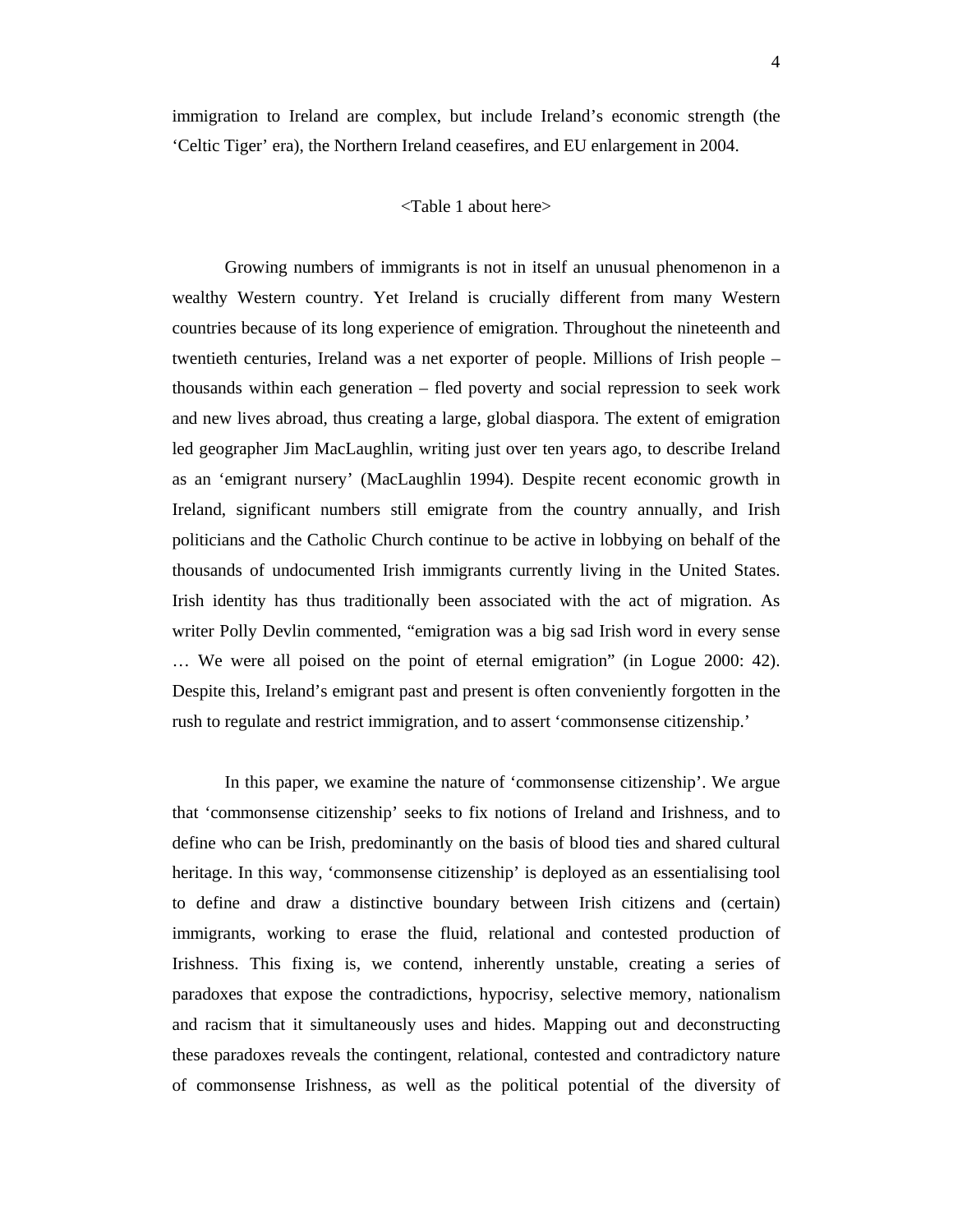Ireland's reaction to immigrants. While we focus on Ireland, our analysis has parallels for understanding debates around immigration and citizenship elsewhere.

### **COMMONSENSE CITIZENSHIP**

Following T.H. Marshall's classic text *Citizenship and Social Class* (1950), citizenship is often seen to contest three sets of rights – civil/legal, political, and social – that define the status of an individual within a state. As Richardson (1998: 84) summarises:

'Civil or legal rights are institutionalised through the law and include things such as the right to own property; freedom of speech, thought and faith; liberty of the person and the right to justice. Political rights are institutionalised in the parliamentary political system and councils of local government and include the right to vote and participate in the exercise of political power. Social rights include the right to a certain level of economic welfare and security'.

Through being citizens of a state individuals gain entitlements to these rights. As a consequence state citizenship, and the granting of citizenship or equivalent recognition (e.g., that citizens of other states are entitled to certain rights), takes on enormous significance for immigrants new to a state. Equally, the defining and regulation of citizenship becomes a concern to a state and its existing citizens if it is seen to come under threat. Given large, worldwide immigration, especially from the Global South to the minority North, state citizenship is perceived to be under threat in many countries, especially in the EU and North America. As a consequence, states have sought to tighten up legal entitlements to asylum and citizenship and to enact more rigorous screening procedures at border crossings, thus regulating and restricting the flow of immigrants across borders. These measures have been justified through discourses that draw on ideas of legitimacy and authenticity, themselves shaped by nationalism and (often implicit) racism, and which fuel moral panics that threaten immigrants 'stealing' jobs, leeching the welfare system, and radically altering in negative ways national cultures and ways of life. Such discourses are often portrayed as 'commonsense' – it is rational and logical to protect a state's economy and culture in ways that benefit existing citizens.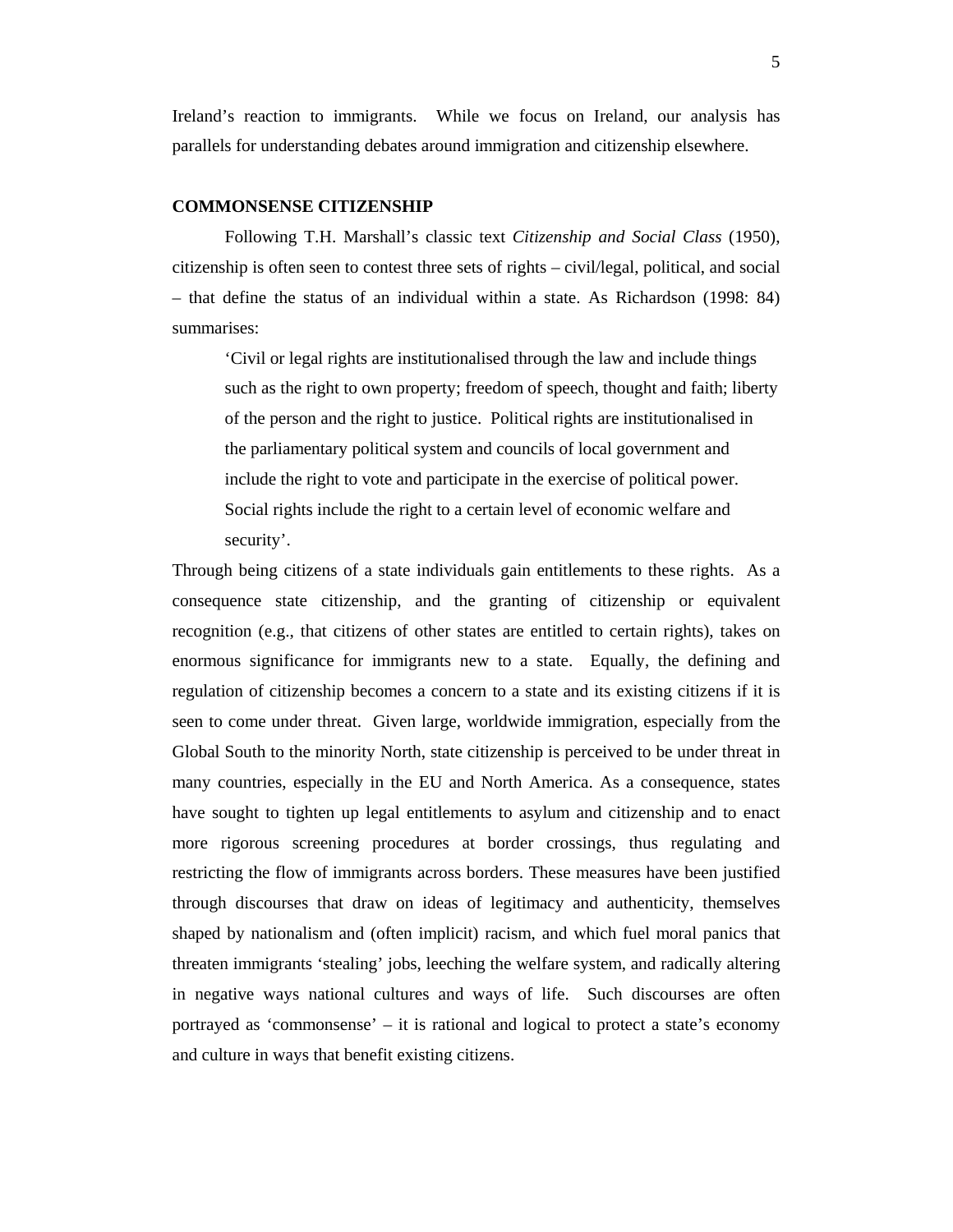This has certainly been the case in Ireland, where 'Common Sense Citizenship' formed the bedrock slogan for the 'Yes' campaign in the June 2004 citizenship referendum. We would argue that the appeal to commonsense in the lobbying of voters had a number of powerful discursive effects. First, by appealing to commonsense, the 'Yes' campaign sought to stunt accusations of racism or xenophobia. Voting 'Yes' was not about discriminating against immigrants, it was about protecting and benefiting Ireland through the long term protection of culture (stopping the dilution and erasure of Irishness) and economy (workers could be sent back if the economy had a downturn). Second, commonsense citizenship worked to focus on the present – the here and now – casting as irrelevant Ireland's own history of emigration and anti-Irish racism. The referendum was about the future, not the past; the past after all being a foreign country. It was therefore commonsense for people to vote to shape and protect their future in ways that ignored earlier generations' experiences as immaterial to the contemporary context. Third, commonsense understandings of immigration worked to undermine the legitimacy of a range of immigrants – guest workers, asylum seekers and refugees – by questioning their authenticity and by generalising their motivations and experiences. The discursive construction and denigration of refugees, asylum seekers and 'economic migrants' as bogus, spongers, or economic parasites cast doubt on their right to stay in Ireland and claim citizenship for themselves and their children. Fourth, commonsense worked to (re)define and fix notions of Irishness. On the one hand, there was an appeal to a national, shared culture, and on the other Irishness was defined by blood ties and a rooted legacy in Ireland. To be Irish, one had to have grown up in Ireland or the Irish diaspora, and therefore be assimilated to the 'Irish way of life' or one's parents had to be Irish. Of course, the latter often ensures the former. Commonsense therefore cast culture and identity in essentialist terms – as having inherent characteristics – rather than seeing Irishness as something constructed or performed; diverse, contingent, relation and constantly in the process of formation. This essentialist notion of Irishness therefore worked to create an exclusive, universal, rationale category, difficult to challenge due to its commonsensical nature. In doing so, it sought to unite anyone who considered themselves Irish against others through an appeal to a common cultural and genetic heritage, and thus erase differences in culture and opinion amongst the populace.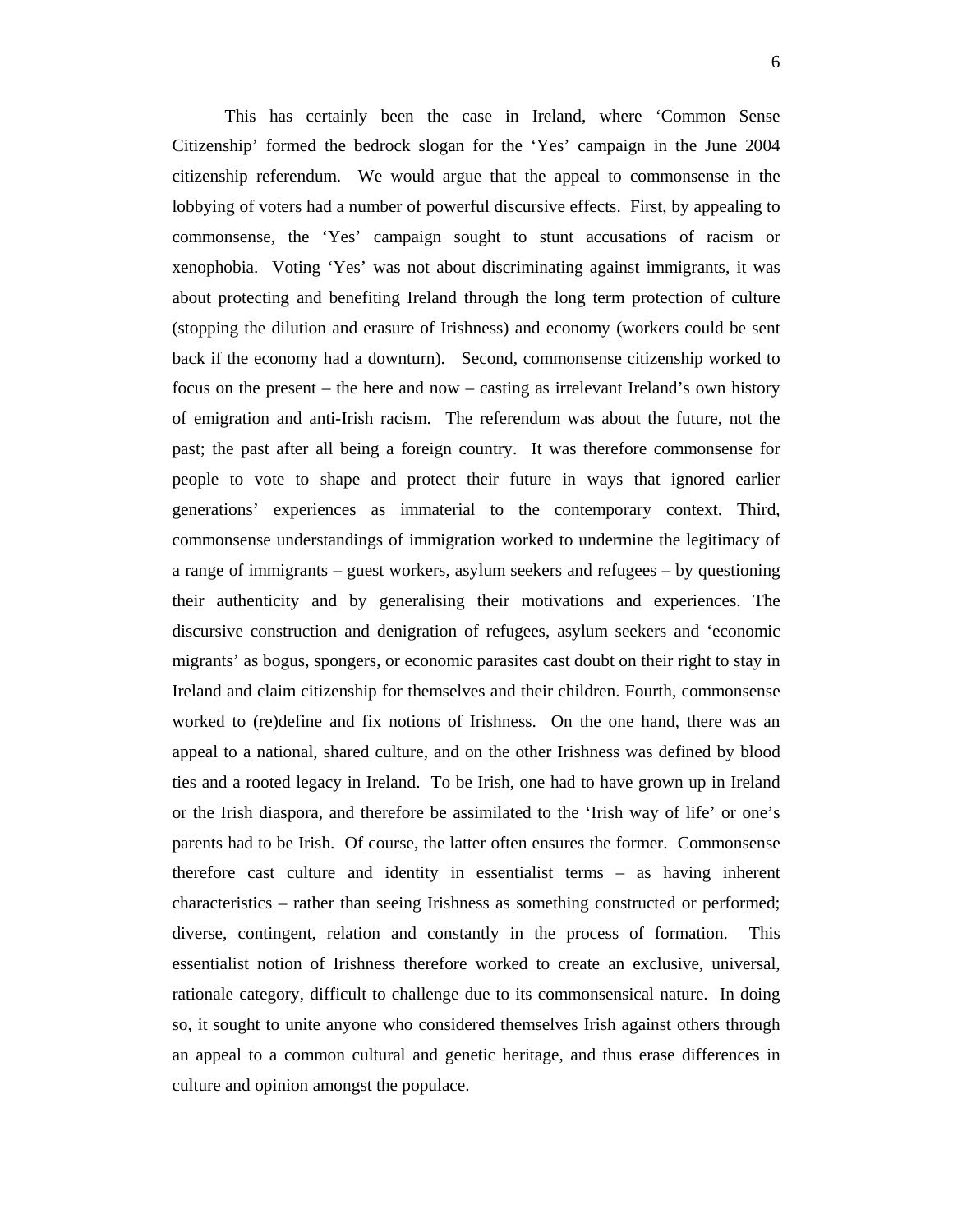Despite the appeals of commonsense citizenship and its rationalities, we would argue that there is nothing commonsensical about the complex issues on which the electorate were being asked to vote. Irishness *is* diverse, fluid and contested, and the motivations and experiences of immigrants vary considerably. Commonsense citizenship sought to straightjacket both and to create a simple, appealing narrative. In doing so, however, commonsense citizenship created a series of paradoxes, six of which we discuss in the remainder of the paper: (1) Ireland has always been multicultural, yet Irish society is represented as homogenous and monocultural; (2) in-migration is resisted, yet Ireland's history is dominated by emigration and it still continues to export people; (3)

 economic migrants invest in Ireland, but have limited benefit from such investment; (4) the Irish are both the perpetrators and victims of racism; (5) most immigrants are white, but most discourses about migration present immigrants as black; (6) policies to combat racism and promote inclusiveness co-exist with policies that promote the exclusion of asylum seekers using racist ideology. These paradoxes are important, we believe, because they cleave open the simple, essentialist narrative of commonsense citizenship, revealing how it works to create a very particular and selective political narrative. Simultaneously, they open ways to rethink Irish citizenship, and how such a notion is produced discursively.

## **PARADOX I: IRELAND WAS AND IS MULTUCULTURAL, YET IS OFTEN REPRESENTED AS HOMOGENOUS AND MULTICULTURAL**

The notion of a monocultural, homogenous community – white, Gaelic, and Catholic – formed a central part of Irish Free State discourse from its inception. The 'imagined community' that emerged relied on a simplified and highly restrictive version of Irishness. Edna Longley wrote that "masses of cultural expression – alternative realities, virtually alternative countries – were ignored while the Free State/Republic fetishised 'Irishness'" (Longley 2001:9). A number of organisations and institutions were crucial to the construction of this version of Irishness. These included the Catholic Church, republican parties, the Irish language crusade, and the Gaelic Athletic Association (GAA). The "special position" of the Catholic Church was recognised in the Irish Constitution, the official status of the Irish language was established, politicians promulgated a vision of rural Ireland as the purest form of Irishness, and the GAA, with its ban on 'foreign games' (such as rugby and soccer),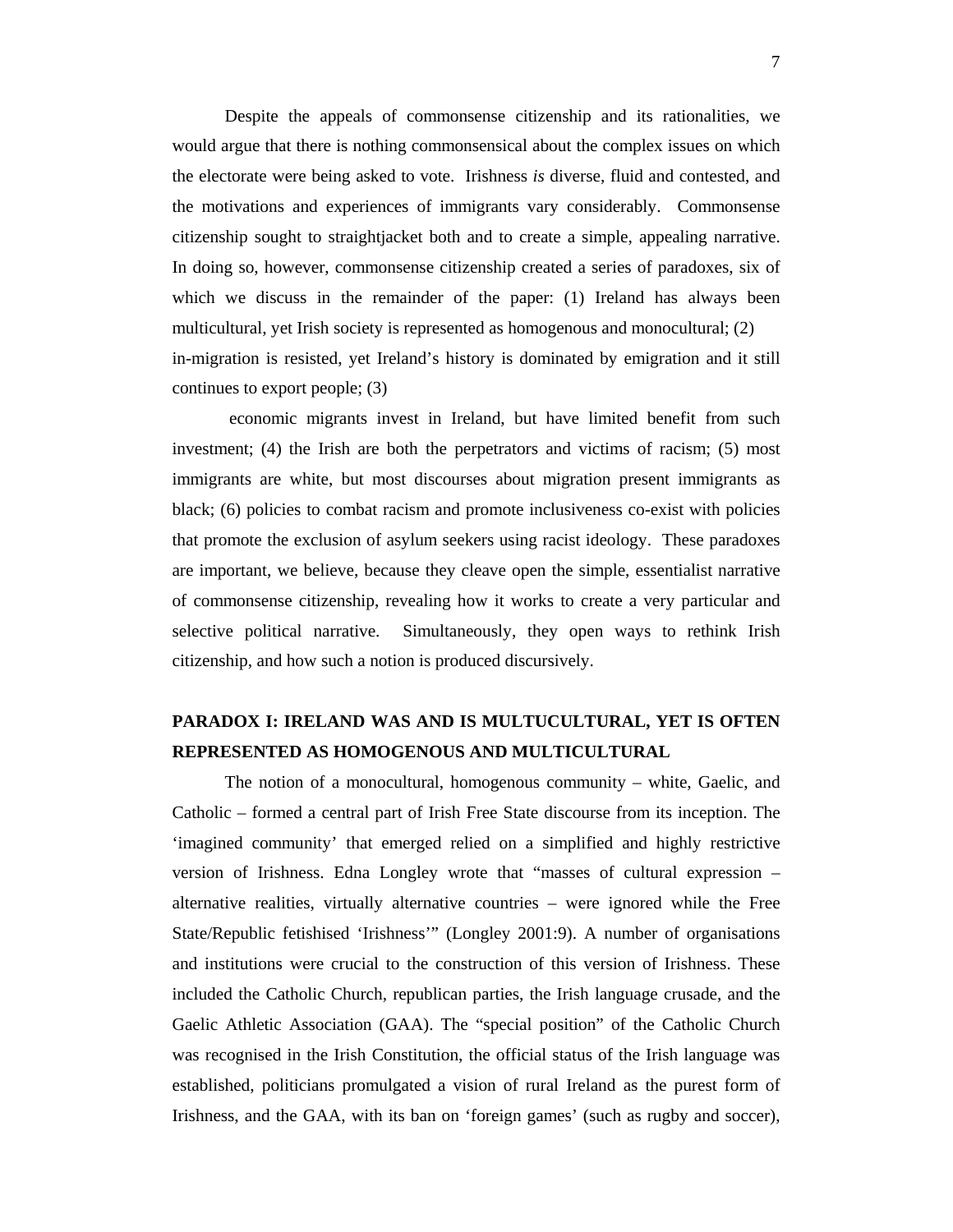promoted a highly popular, nationalistic vision of sports (Ferriter 2004). Together, these and other organisations and institutions – through politics, religion, sporting and social life – have been instrumental in attempting to exclude 'non-conforming' cultures from definitions of 'Irishness', and in constructing a version of Irishness that highlights Catholicism, nationalism and cultural homogeneity, underpinned by an assumed whiteness. The resulting consensus served to undermine civil and political rights "by the generalisation of disciplinary techniques and the elimination of difference and distinctiveness" (Dean 1994:183). It also served to mask the State's failure to reflect more deeply on Ireland's cultural differences, and to actively militate against the denigration and/or oppression of people and cultural practices that did not fit in with accepted stereotypes.

However, the Irish State is, and has been since its foundation, a multicultural state. Irish citizens have been and are of different races, ethnicities and religions, with other variances along lines of gender, class, sexuality, ablebodiness and so on. Some recent academic texts have highlighted this, and have introduced complexity into discourses of Irish identity (see, for example, Brown 1985; Kiberd 1995; Cullen 2000; Longley and Kiberd 2001; Loyal 2003). Among the axes of differentiation that have been examined are religion, gender, race, ethnicity, class and sexuality. Current examples include the work of Rolston and Shannon (2002) and Garner (2004) on race and racism in Ireland; forthcoming work by Ó Grada which provides a rich social and economic history of Ireland's Jewish communities; ongoing research by Crowley on the history of Travellers; and Kitchin and Lysaght's (2004) tracing out of the discursive formation of Irish sexuality. Other critical work highlights the extent of dissent from the prevailing orthodoxy, suggesting that many Irish citizens disrupted and challenged organisational and institutional attempts at personal and national regulation (see Ferriter 2004 for a broad-ranging account of many of these acts of resistance).

Commonsense citizenship in the Irish context bases one of its claims to legitimacy on a common cultural heritage that relies on shared religious, cultural and political practices. Validating this claim involves a denial of the kinds of differences that exist – for example, different religious practices, different races and ethnicities, and different sexualities – as well as a denial of the historical and ongoing struggles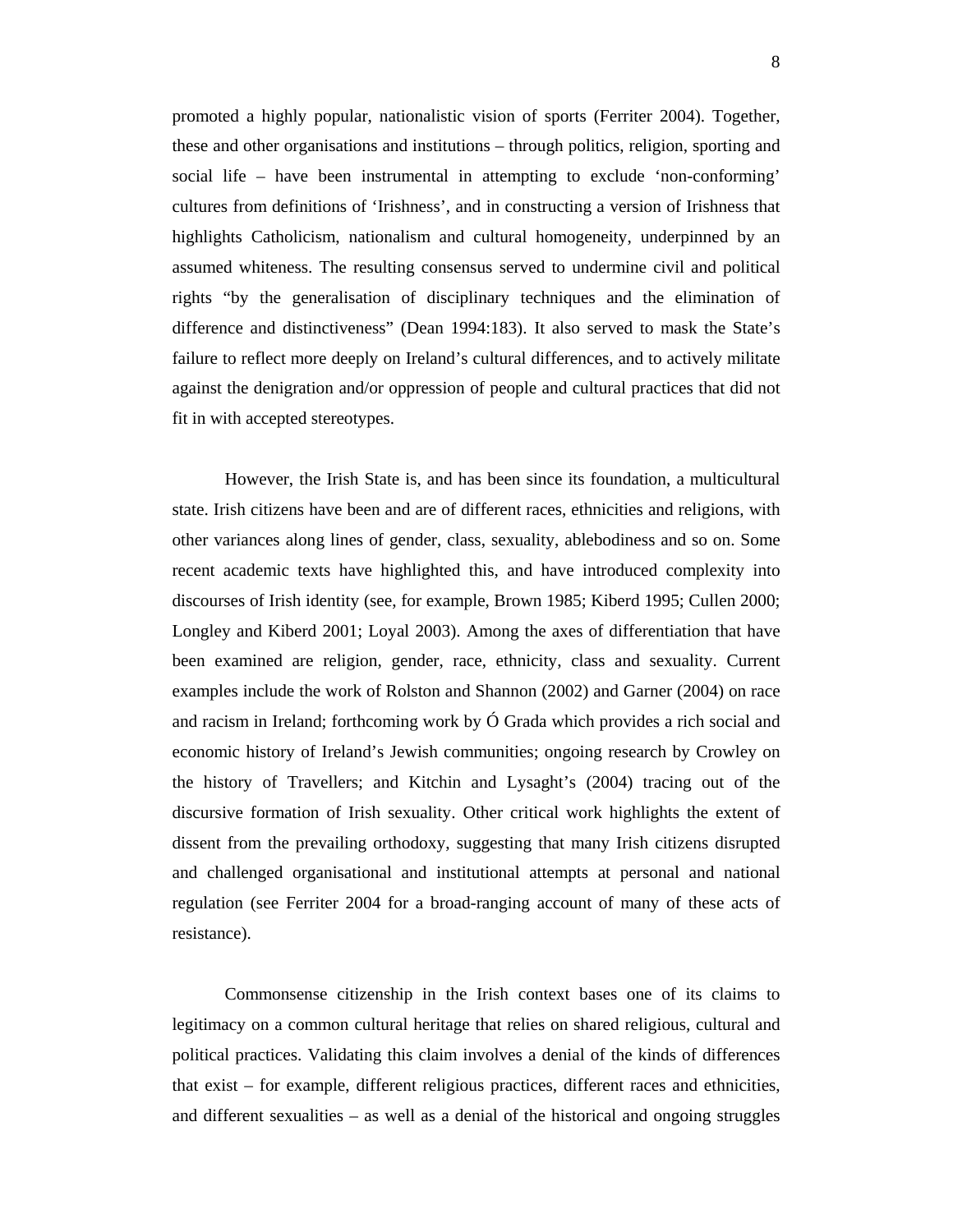over the meanings of Ireland and Irishness. Recognition of Ireland's long experience of multiculturalism challenges the power of representations of Ireland as homogenous and monocultural, and creates possibilities for other, more inclusive understandings of Irishness.

# **PARADOX II. IRELAND RESISTS IN-MIGRATION, WHILE TRADITIONALLY BEING AN EMIGRANT COUNTRY**

For the two centuries prior to the present period of immigration, Ireland has been a net exporter of people. This can be inferred from Tables 2 and 3, which show the population of Ireland from 1821 to 2002, and net migration rates from 1951 to 1994. As recently as the 1980s and early 1990s, several thousands were emigrating on an annual basis. As a consequence of many decades of substantial migration from Ireland, millions worldwide now claim Irish ancestry – as members of the 'Irish Diaspora.' Migration from Ireland has peaked periodically, usually connected to difficult economic, social and political periods in the country. Periods of significant out-migration include the years immediately following the Great Famine, the 1950s and the 1980s. For example, it is estimated that over 600,000 people emigrated from Ireland (26 counties) in the period from 1851 to 1855 (Miller 1985:570). By 1961, there were over 750,000 people of Irish birth living in Britain (Ferriter 2004:75). Between 1987 and 1996, the Central Statistics Office estimates that over 430,000 people emigrated from Ireland, peaking in 1989 when over 70,000 people – 2% of the population – left the country. The process continues today, with roughly 20,000 people – the majority under 25 years of age – emigrating annually (CSO).

#### <Tables 2 and 3 about here>

 Dominant discourses about migration from Ireland focus on its almost obligatory nature. Kerby Miller, writing of post-famine emigration, argued that Irish emigrants saw themselves "not as voluntary, ambitious emigrants but as involuntary, nonresponsible 'exiles', compelled to leave home by forces beyond individual control" (Miller 1985:56). Narratives of compulsion were exacerbated by accounts of the experiences of Irish migrants in their new homes. For example, Catholic Irish migrants to the antebellum US were described as "low-browed and savage, grovelling and bestial, lazy and wild, simian and sensual" (Roediger 1999:133. See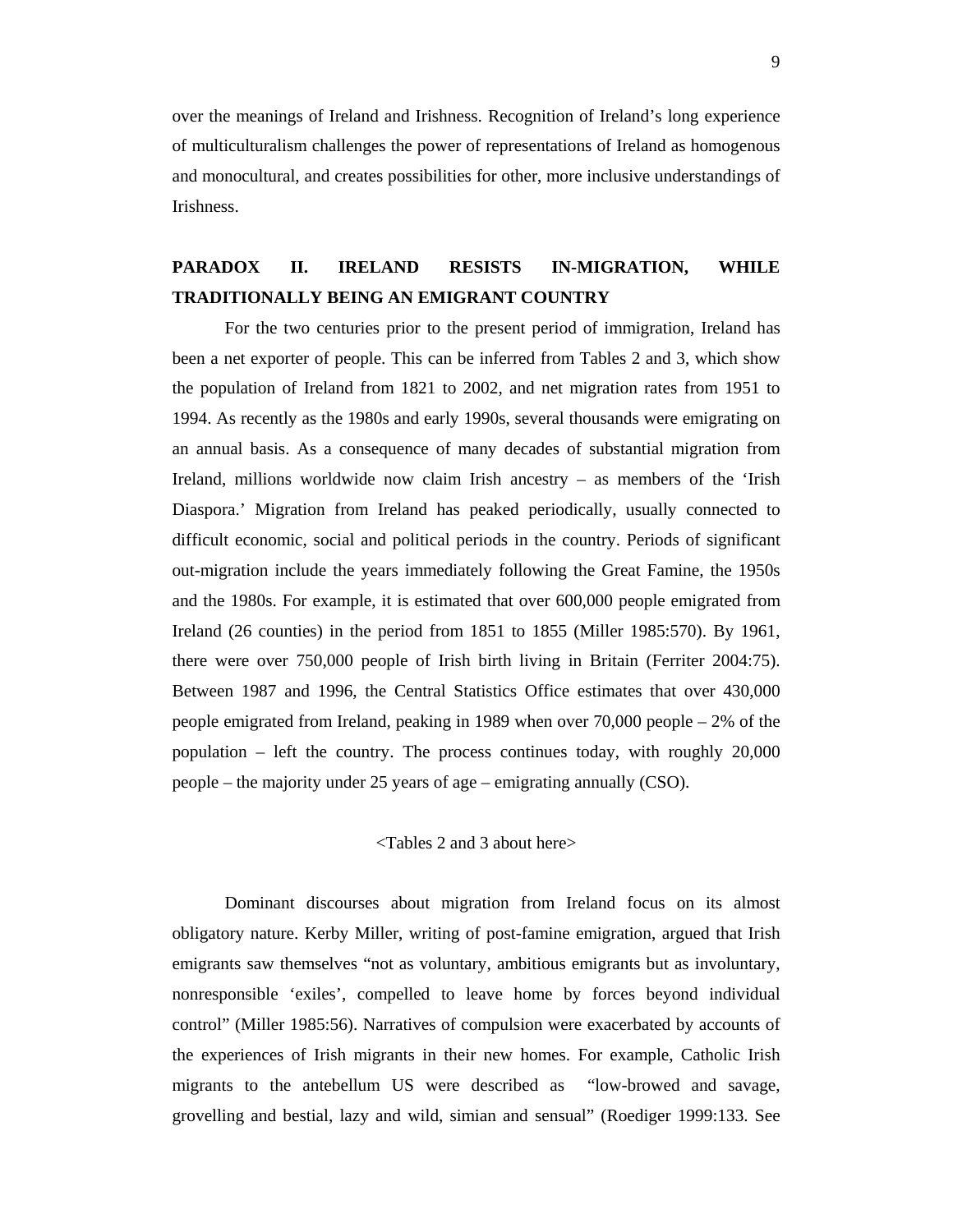also Ignatiev 1995; Rolston 2003). Often the targets of nativist groups such as the American Protestant Society and the Know Nothing Party (Miller 1985:323-324), these Irish migrants were poor, lowly, had limited rights, and were the victims of pervasive racism. Many migrants to Britain faced a similarly hostile reception. Historically, Irish migrants to Britain were characterized as simian (Curtis 1997) and associated with dirt and disease and poverty: Engels, for example, described Irish immigrants in Britain as bringing with them "filth and intemperance", and as being "uncivilized" and abjectly poor (Engels 1958:104-107). More recently Hickman and Walter commented that, while racial harassment of Irish people is "underreported and largely unrecognised", many Irish in Britain have experienced harassment: from neighbours, from the police force, and from far-right groups like the British National Party (1997:123). Irish people in Britain have also commented on the impacts of racial stereotyping, and of the use of gate keeping practices to exclude Irish people from equal access to services provided by statutory authorities (Hickman and Walter 1997:115). Irish migrants and their descendants are more likely to be members of lower social classes, to suffer from ill-health, and to live in sub-standard accommodation than most other ethnic and racial groups in Britain (Hickman and Walter 1997:36-62).

It is then deeply ironic that Ireland is actively and aggressively seeking to delimit (see Section 3) and resist immigration to Ireland given its own emigrants' experiences. And yet, despite the seeming paradox that Ireland has forgotten its own peoples' immigrant plight, perhaps the present strategy to control immigration should come as no surprise for three reasons. First, Ireland has a long history of *planned* emigration (e.g., migrations to Spain in the sixteenth century; schemes to assist unemployed and poor to migrate to North America in the seventeenth and eighteenth centuries; the assistance of pregnant women to travel to Britain in the twentieth century) *and* immigration (e.g., Protestant in-migration in the seventeenth century; the acceptance of very limited numbers of asylum seekers from Hungary in 1956; Chile 1973; Vietnam 1979; Bosnia 1990s) (see Duffy 2004; Fanning 2002). Then, as now, the aim was to aid *selected* groups to either leave or come to Ireland under specific conditions.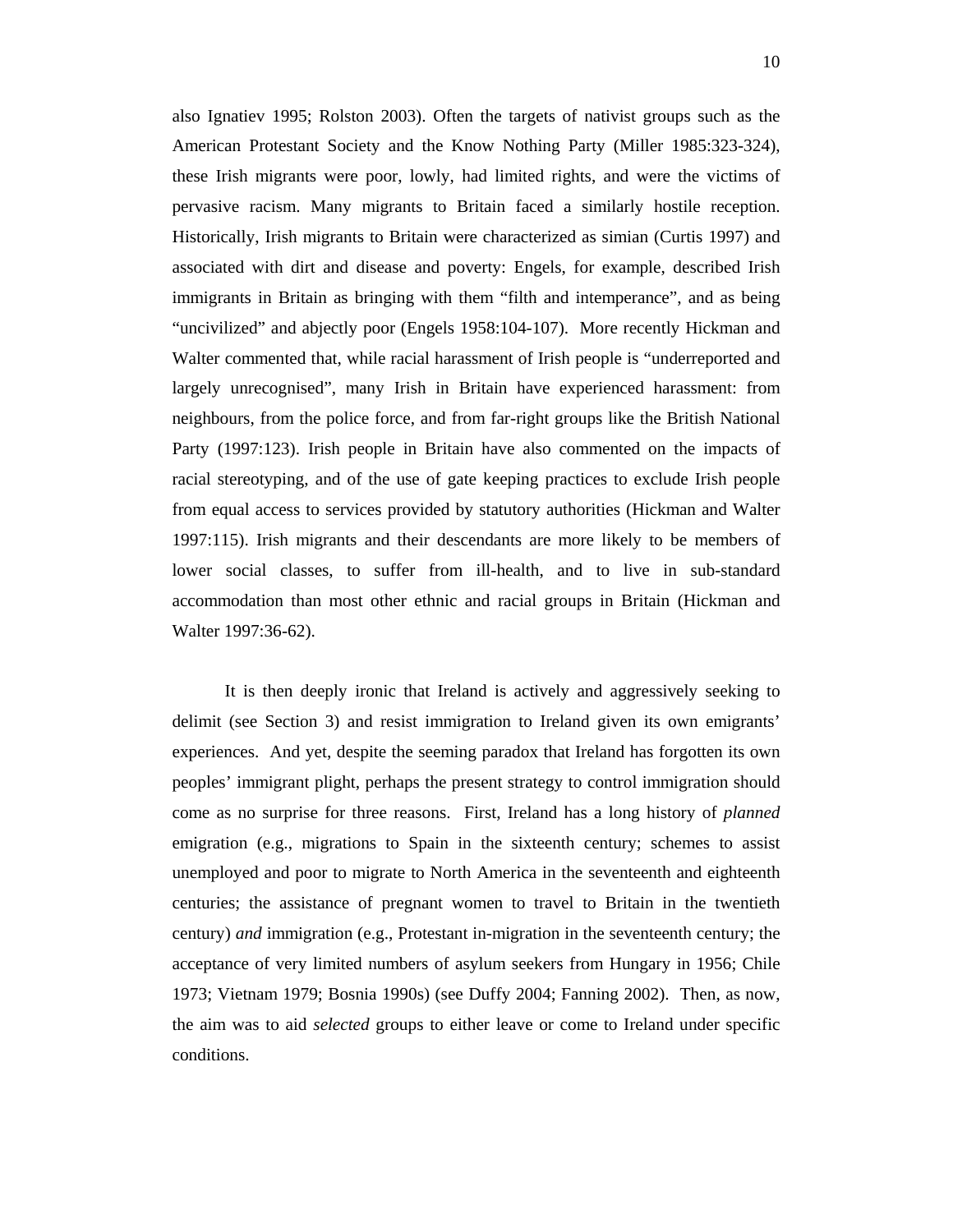Second, Ireland, as a member of the European Union, is under pressure from other states to fulfil its role in maintaining 'Fortress Europe'. In other words, Ireland is being pressured to bring its immigration policies in line with other EU states and to close off any 'back doors' into Europe. This line of argument was used (amongst others) by the state to urge voters to vote 'yes' in the recent citizenship referendum. In playing the European card, those in favour of stronger regulation can deny allegations of racism or xenophobia or nationalism, instead arguing that they are playing their part in a wider, continental project.

Third, and discussed in the fourth section, Ireland and the Irish have never been immune from racist ideologies and from the practice of racism, whether being expressed in relation to indigenous Travellers or other groups. It should come as no surprise to see racism and xenophobia mobilised in debates about who should be allowed to migrate to, work in, and become citizens of Ireland.

That said, while these three reasons provide some explanation as to the erasure of history, they excuse rather deny the paradox. Indeed, we find the selective memory of the present Irish government deeply troubling. The periods of suffering, emigration, and the diaspora and its experiences are drawn on continually in the construction of Irish identity, yet these self-same histories are simultaneously forgotten as new boundaries are fashioned to define Irish citizenship. And yet, none of these three reasons has a teleological inevitability; they are not predestined. Rather they are contingent and relational discursive formations which means they can challenged and reformulated in ways that recognises the Irish experience of emigration, and which makes easier the lives of immigrants to Ireland.

# **PARADOX III: ECONOMIC MIGRANTS INVEST IN IRELAND, BUT HAVE LIMITED BENEFIT FROM SUCH INVESTMENT**

The rapid growth in the Irish economy throughout the 1990s and into the new century has meant that labour market demand exceeds what the Irish labour market can supply. In response, the Irish government has actively sought to encourage migrant workers to move to Ireland. However, the movement of migrant labour emanating from outside of the EU is highly regulated and the rules governing movement subject to rapid change depending on labour market conditions. The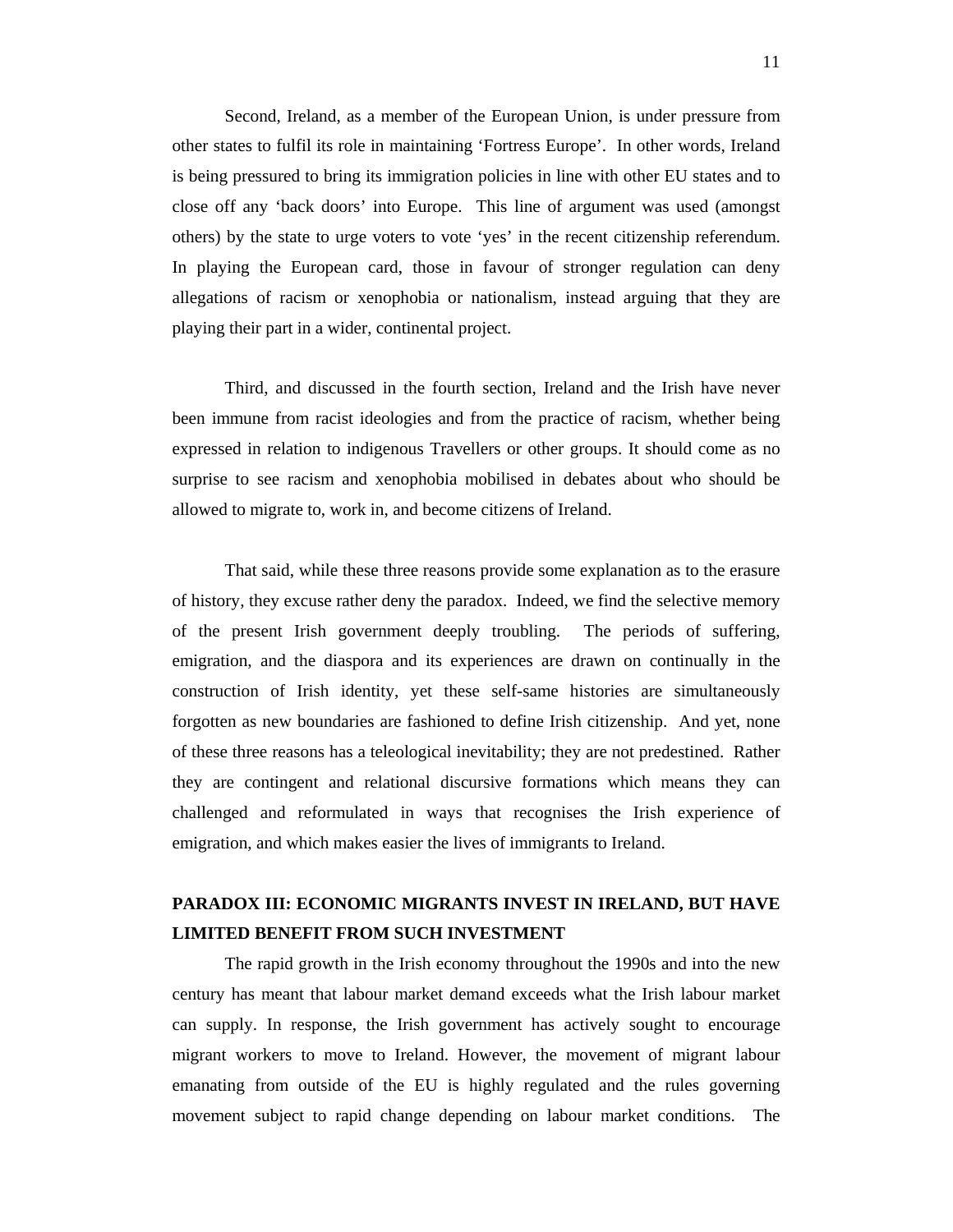government is actively controlling who can work in Ireland, in what sectors and at what times, with respect to their country of origin and skills. In so doing, it excludes certain migrants from coming to Ireland, and it provides many migrant workers with limited rights and denies them the opportunity of staying long term.

To attract and regulate labour migration the government has formulated and implemented an economic migration policy. This consists of two strands: the Working Visa/Work Authorisation (WV/WA) programme administered by the Department of Foreign Affairs, and the Work Permits scheme administered by the Department of Enterprise, Trade and Employment (DETE). These schemes, while complementary, target different people with differing skills. The WV/WA programme targets high skill, well educated workers required for the information technology, medical and construction sectors (DETE 2004a). The Work Permits scheme targets lower skilled workers, from outside the European Economic Area (EU, plus Norway, Iceland, Liechtenstein and under a separate agreement Switzerland), needed in the service sectors, catering, agriculture, industry, nursing, and domestic home help (see Table 4). Under the Work Permits scheme, 47,551 people were admitted to work in Ireland in 2003, and 34,067 in 2004 (see Table 5).

#### <Tables 4 and 5 about here>

The schemes clearly make assumptions about the desirability and treatment of different labour migrants. The WV/WA is a fast-track programme where the migrant worker applies for a visa/authorisation through the Irish embassy in their country. The Work Permits scheme cannot be applied to by a migrant. Instead, the prospective employer applies (after demonstrating that posts cannot be filled from the Irish labour pool), with the permit held by the employer not the worker (DETE 2004b). This means that the worker is tied to that site of work and cannot seek work elsewhere, creating a large power differential that has clearly been exploited in some cases.<sup>2</sup> Workers do not have the right to free medical care, education or social welfare entitlements. They can be joined by their family after three months residence. In contrast, WV/WA workers can change their employers within the same skills category as long as they continue to have permission to work and reside in the country (DETE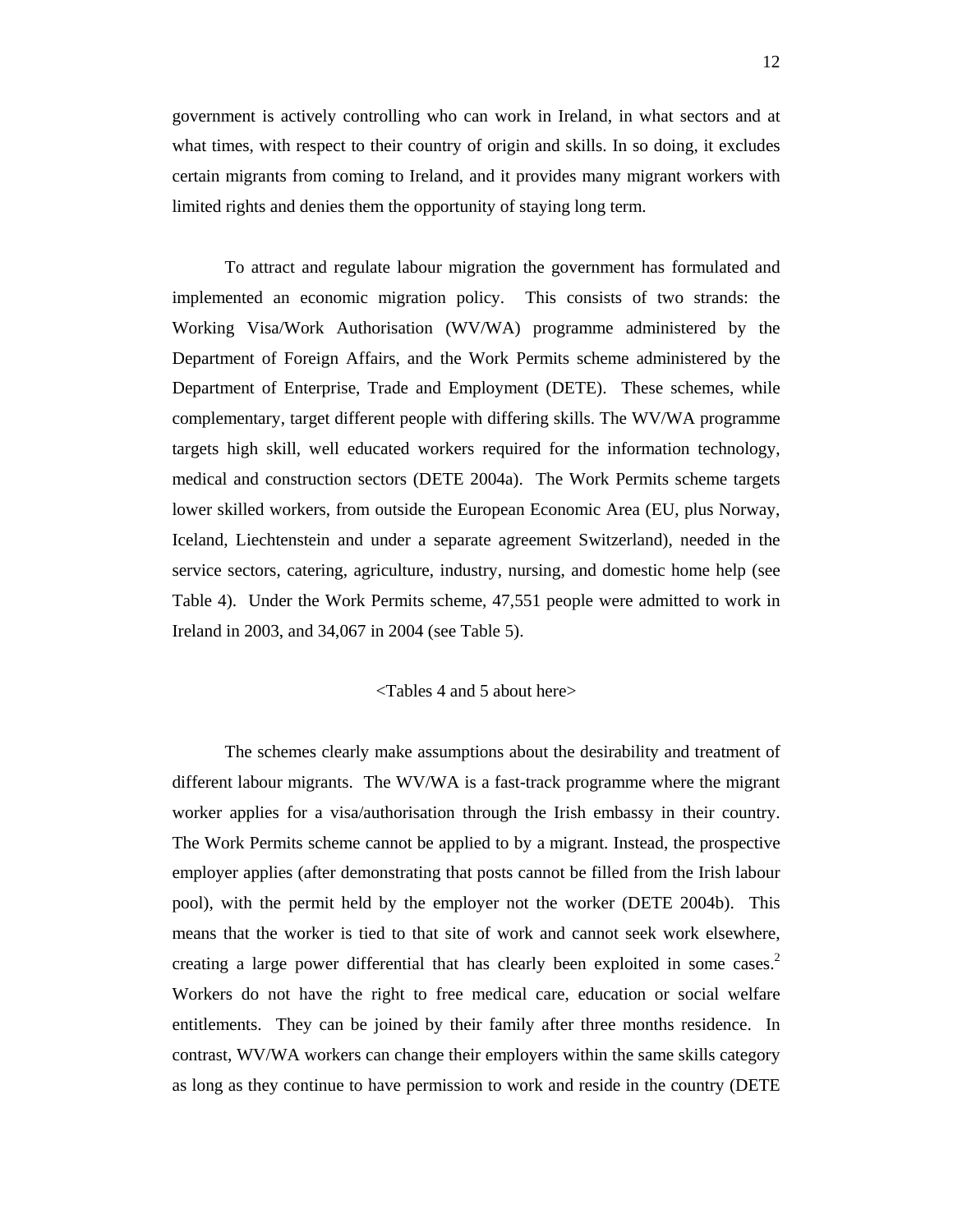2004c). Asylum seekers and those applying for refugee status are not entitled to work regardless of their skills and needs.

While workers under the WV/WA programme are clearly seen as desirable, those under the Work Permits programme are seen as merely a means to an end. Such workers are not viewed as part of the long-term population of Ireland and indeed possess no rights to stay. Permit holders are typically from Eastern Europe and the former Soviet Union (with strong representation from Belarus, Moldova, Romania, Russia, Turkey and Ukraine), $3$  English-speaking nations such as Australia, Canada, US and South Africa, and countries such as Philippines, China, Brazil, Bangladesh, Pakistan, India and Malaysia (see Table 6). Our assessment is that there are clear nationalistic and racist ideologies at work here that are used to underpin desirability and to delimit future potential citizenship. Indeed, the system is set up so that migrant workers can give to the state, and contribute to its social and economic life, but are entitled to nothing beyond a wage. Given the waves of labour emigrants from Ireland who became citizens of the countries they helped forge (and created the much celebrated Irish Diaspora) these systems of regulation reek of hypocrisy.

<Table 6 about here>

### **PARADOX IV: IRISH AS PERPETRATORS AND VICTIMS OF RACISM**

Ireland and the Irish occupy a complex and contradictory position with regards to racist ideologies and the practices of racism. As noted above, the Irish have long been the victims of racism, both in Ireland as expressed by the British, colonial power and its institutions, and in the countries to which the Irish emigrated – notably the British empire states (UK, Australia, Canada) and the USA, particularly in the nineteenth century (Ignatiev 1995). Paradoxically, Irish people have been involved in racist practices in Ireland and elsewhere. This is especially evident in the Irish involvement in empire, as Irish soldiers, administrators, missionaries and settlers aided the British in their global civilizing and subjugating efforts, but it is also evident in the treatment of race and of racial and ethnic minorities in Ireland. These generalizations mask paradoxes in all of these sites: some Irish prospered in Britain, some Irish were involved in anti-racist movements in Ireland and the US, and some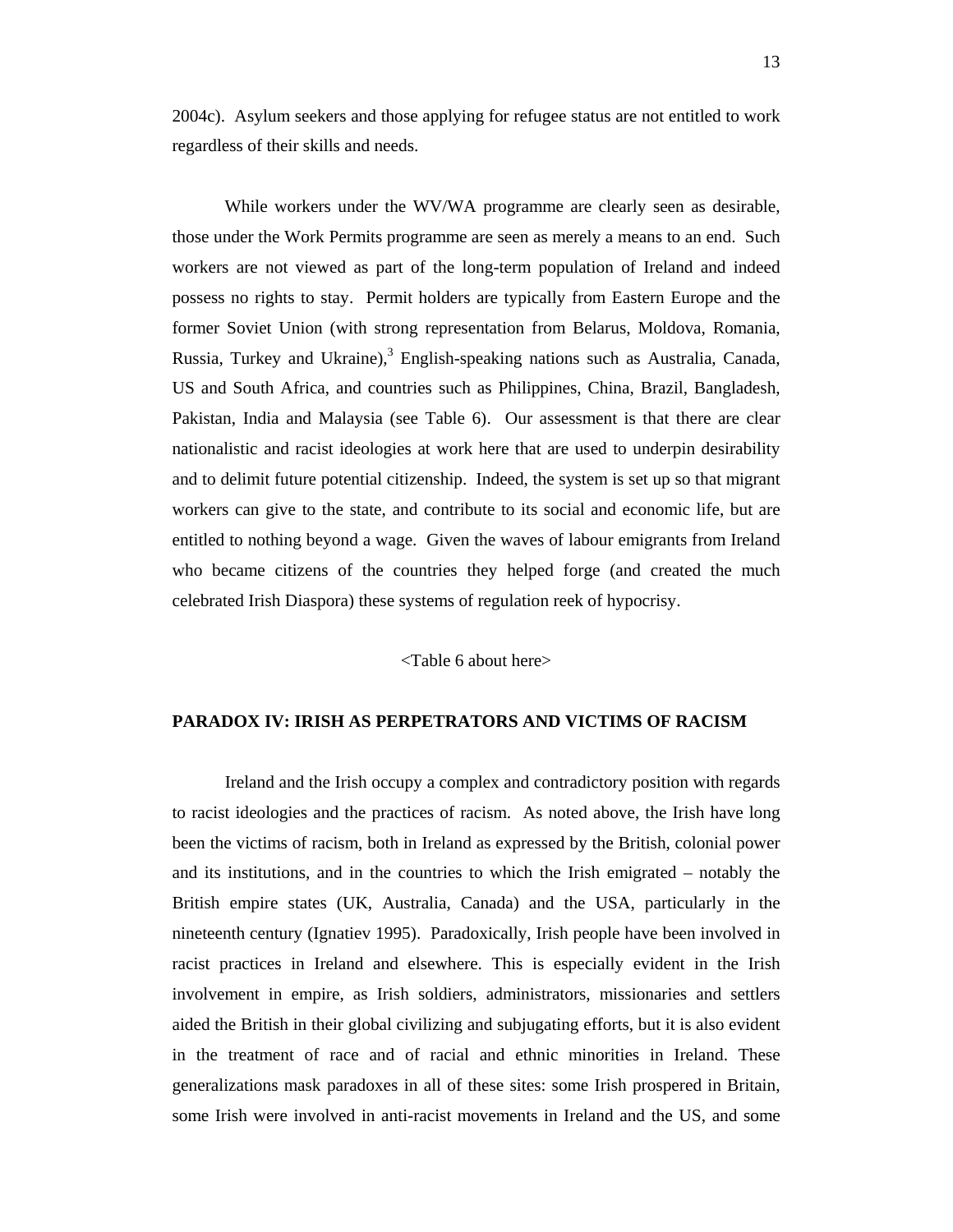Irish fought for independence from Britain on behalf of other colonies, just as others bolstered the colonial relationship.

The Irish have been described as "enthusiastic co-partners and beneficiaries in the British imperial enterprise" (Cleary 2003:22), and as the ideal "prefabricated collaborators" (Akenson, in Bielenberg 2000b:228). Accounts of Irish enthusiasm for the imperial project suggest, for example, that most Irish households in Montserrat were slave-owning (in Bielenberg 2000b:216), or that many Irish soldiers and administrators in India had a reputation for being brutal (Holmes 2000:235-239). James Joyce satirisies these eager imperialists in *A Portrait of the Artist as a Young Man* (2000:176-177).<sup>4</sup> Yet, just as some Irish were willing servants of empire, others fought against empire. Irish women played an important role in Indian independence and feminist movements, for example, and Irish men fought against the British during the Boer War in South Africa (Holmes 2000: 243; McCracken 2000: 265-266).<sup>5</sup> The role of Irish Catholic missionaries is similarly complicated. While undoubtedly contributing to the 'civilizing' endeavour of colonialism, these missionaries potentially provided an alternative world view to that of Anglo-Saxon Protestantism: Edward Hogan claims that promoting colonial objectives "would have been repugnant to the vast majority, given the Irish Catholic historical experience of oppression" (1990: 138).

Irish missionaries certainly had an influence, however, on the construction of race in Ireland. Missionary magazines such as *Africa* and *Far East*, allied with the ubiquitous mission collection boxes in shops, pubs, schools and churches around Ireland, helped to develop the image of the 'black baby' in need of salvation. Writer Tim Pat Coogan commented:

We were brought up believing that Africans as a class were much in need of the civilising influences of the Irish religions as parched earth was of water. It was an image propagated by missionary magazines with their pictures of a big beaming Irish priest, generally robed in white, surrounded by a group of adoring, chubby little black children (in Fanning 2002:16)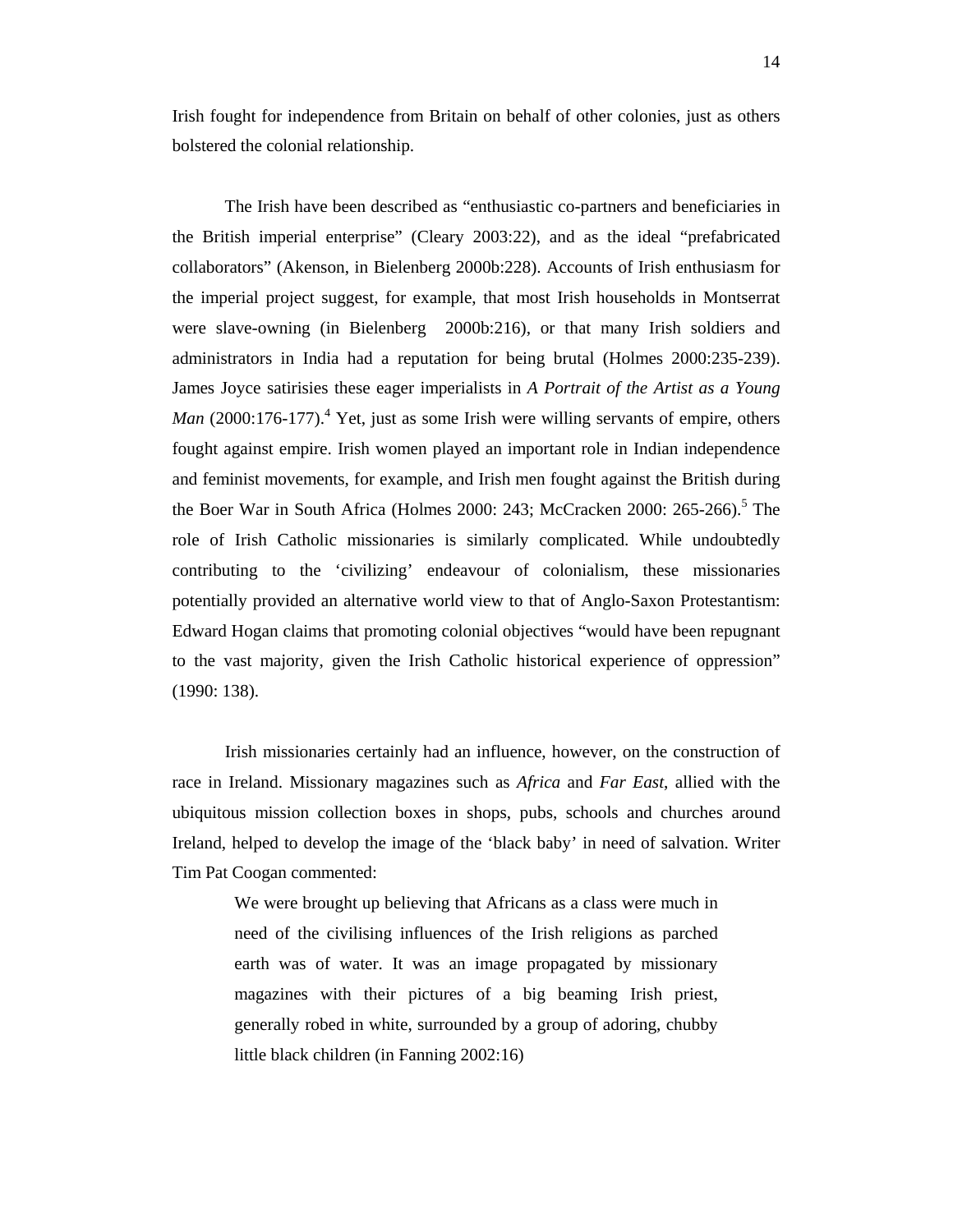Other commentators have highlighted ongoing discrimination against Irish travellers, anti-semitism, and the stigmatization of white mothers of 'mixed-race' children (McVeigh and Lentin 2002:35) as evidence of home-grown racism. As Ireland has changed from an emigrant to an immigrant nation, examples of racist discourses and practices – particularly directed at blacks and at refugees and asylum seekers – have increased. The National Consultative Committee on Racism and Interculturalism (NCCRI) provides evidence of these discourses and practices in biannual reports. Their most recent report highlights a range of racist assaults, abuse and harassment, and highlights incidences of racism in the delivery of public and private services, and in the circulation of offensive material (NCCRI 2004). At the same time, however, a range of community and voluntary organisations have been established in Ireland with addressing and combating racism. Integrating Ireland, an independent network of such groups, lists over 150 organisations, spread throughout the country, with the explicit aim of "working in mutual solidarity to promote and realise the human rights, equality and full integration in Irish society of asylum seekers, refugees and immigrants" (Integrating Ireland 2005).

Thus, the paradox exists that the Irish are both perpetrators and victims of racism. In the construction of racial hierarchies, Ireland is empowered by its whiteness, its Europeanness and its diaspora, but disempowered by its experiences of colonialism and of anti-Irish discrimination. For some, the experiences of the past are used as a rationale for racial equity and equality in the present. For others, the experiences of the present are used as a rationale for more restrictive and selective immigration policies, encouraging white and discouraging black migration to Ireland.

# **PARADOX V: MOST IMMIGRANTS ARE WHITE, BUT MOST DISCOURSES ABOUT MIGRATION PRESENT IMMIGRANTS AS BLACK**

Most immigrants to Ireland are either returning Irish and their families, or citizens of other EU countries, most notably the UK. For the period from 1995 to 2004, 45% of immigrants to Ireland were Irish and 30% were from the EU (over half of these were from the UK) (See Table 1). Despite this, public discourses about immigration have primarily focused on refugees and asylum seekers, who represent a small proportion of the overall number of immigrants (see Tables 7 and 8). This is despite that asylum seekers and refugees coming into Ireland amount to only 10%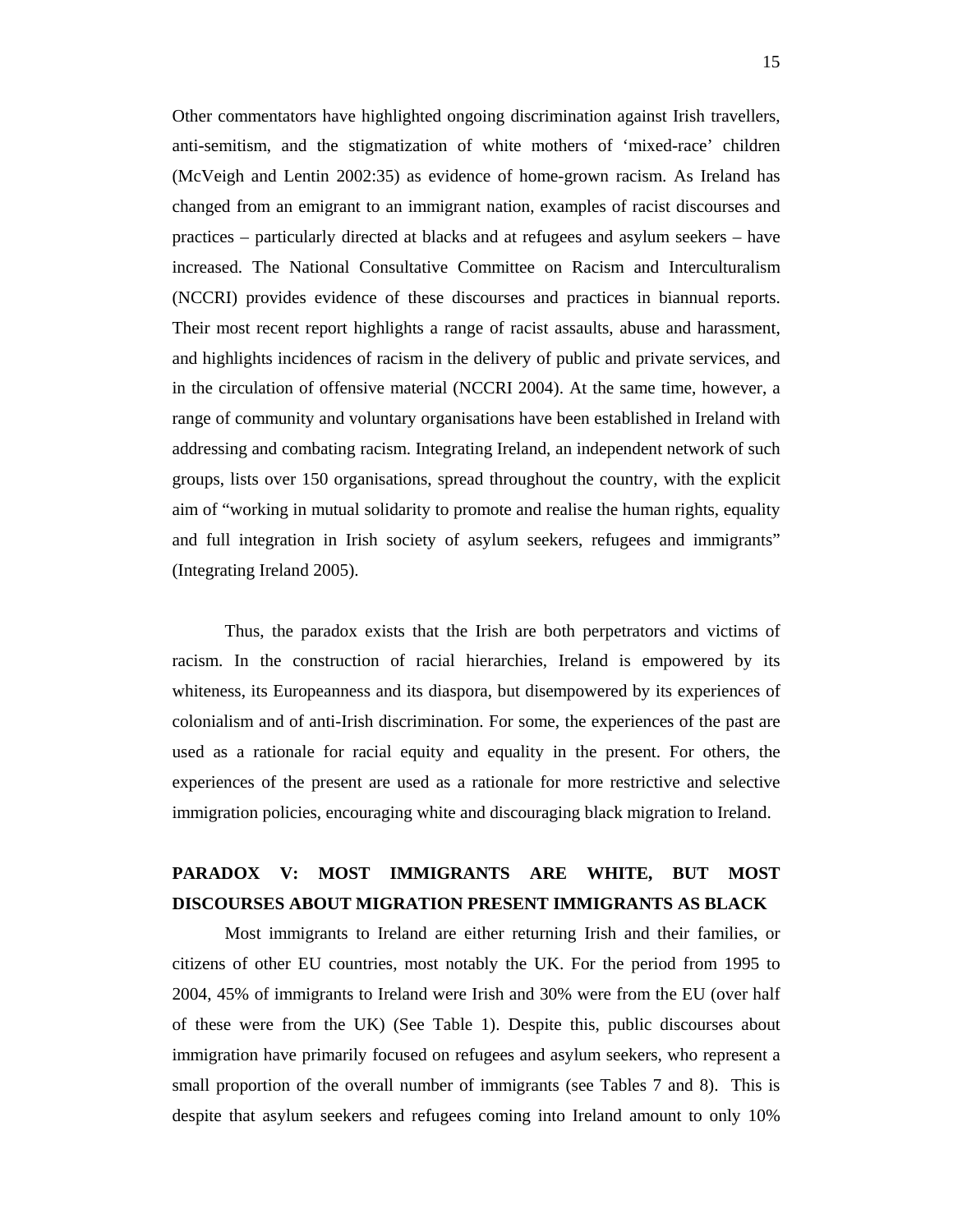(approximately) of all foreign immigrants. According to the CSO, between 1995- 1999 immigrants from outside of EU and the US accounted for only 10.5% of all immigrants (total numbers 21,800); this rose to 27.4% between  $2000-2004^6$  (total numbers 76,500), but is presently falling from a high of 29,900 in 2002 (CSO 2004) (See Table 1). While the CSO has not released a breakdown of nationality of these figures, it is possible to get some idea by looking at the asylum seeker figures (see Tables 7 and 8). These suggest that between a third and a half of non-EU or US emigrants per year are asylum seekers.

#### <Tables 7 and 8 about here>

Refugees and asylum seekers are often racialised as black, even though no accurate figures are publicly available to legitimate this claim. As a consequence, there is a widespread belief that Ireland is being 'overrun' by black immigrants (Cullen 2000), generally understood as asylum seekers. Fianna Fáil TD Noel O'Flynn voiced these sentiments in a speech in 2002, when he said that "the asylum seeker crisis was out of control" and that the country was being held hostage by "spongers, wasters and conmen". Though denying his remarks were racist, O'Flynn claimed that putting large amounts of refugees from different ethnic backgrounds together was a "powder keg ready to explode" (in Spendiff 2002).<sup>7</sup> It is important to acknowledge, however, that for many would-be immigrants from countries with substantial black populations, asylum represents the only chance "of getting in to Ireland, at least on a temporary basis" (Cullen 2000:19). Work Authorisations and Work Permits are predominantly issued to citizens of countries with substantial white populations, or to citizens of countries like the Philippines, which shares a Catholic heritage with the Republic of Ireland. Steve Loyal has commented that the DETE specifically targets and encourages immigrants from white Christian countries to fill job vacancies opened up by the Celtic Tiger economy (Loyal 2003). This racialisation of work permits is rooted in exclusionary ideologies that have attempted to regulate internal ethnic and religious diversity in the past (for example, by excluding ethnic minorities like Travellers, Jews and occasionally Protestants) and continues today by systematically excluding black populations (Loyal 2003).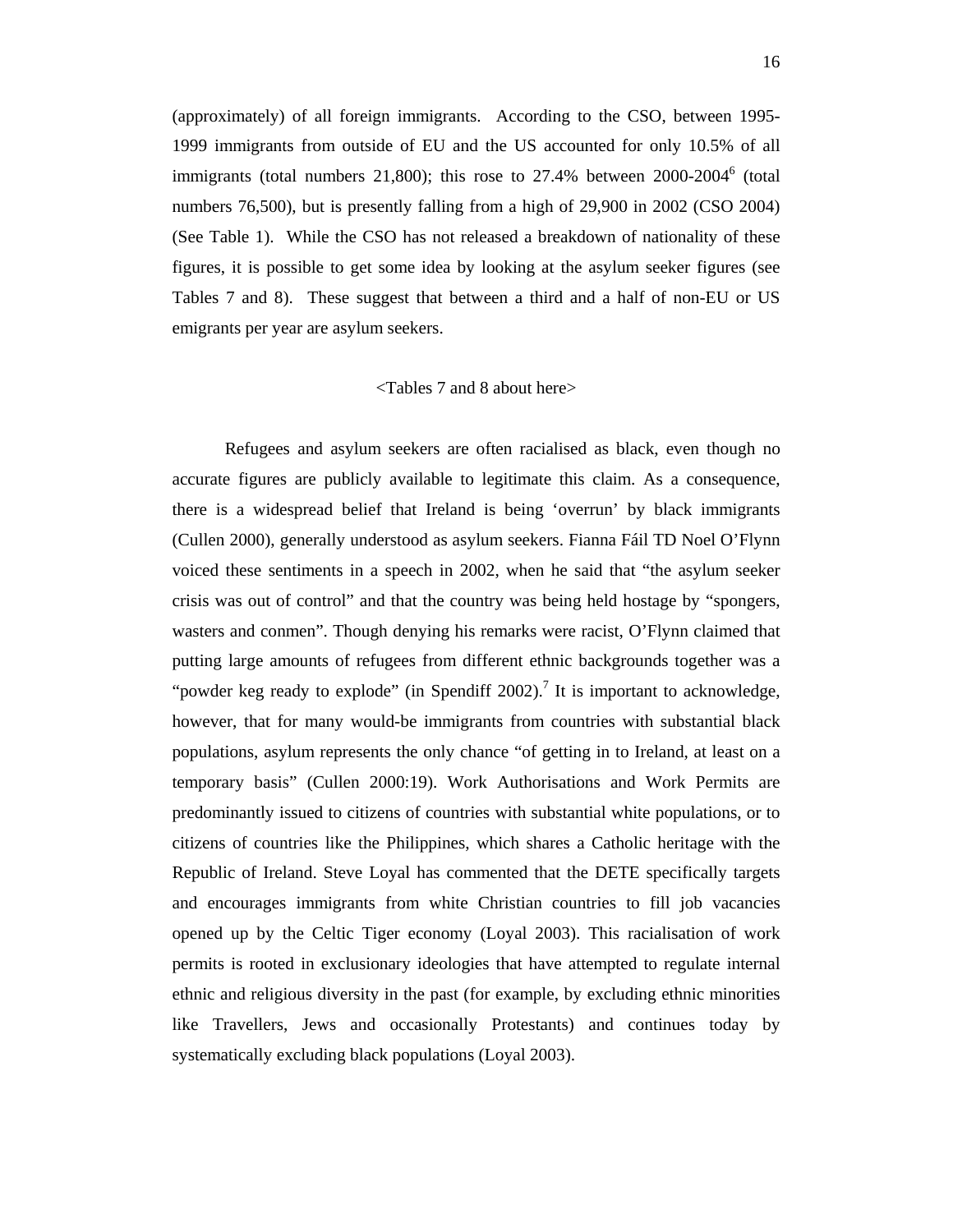In this way, there is a semantic association of black people with asylum seekers, and of asylum seekers with immigrants (White 2002:104). This is exacerbated by a seeming reluctance on the part of some government officials and media to separate issues of asylum and immigration, preferring instead to conflate the two. Instead, various moral panics ensue: about the 'invasion' of (black) asylum seekers (immigrants), and about the consequent abuse of Irish citizenship legislation and of Irish social welfare benefits (see Luibhéid 2004). This gives legitimacy to practical actions that are both controlling and excluding: controlling racial and ethnic diversity – particularly through restricting black migration to Ireland and through imposing more stringent conditions on the granting of asylum – while at the same time managing and facilitating white migration. This has been particularly obvious in the state enforcement of immigration policy through deportation. Two groups of people are generally deported: those whose asylum applications were refused, and those whose parents' applications for asylum were refused (though the deportees were, themselves, Irish citizens by birth). Deportation of people who have entered Ireland on holiday or work permits/visas and overstayed or violated the conditions of the visa is extremely rare. It would be a mistake however to see the acceptability and 'taken for granted' nature of these practices as manipulation from the top down – these processes have been successful precisely because they are building on already present xenophobic and racist sentiments (see Cullen 2002, McVeigh 2002a, Rolston and Shannon 2002). Policy discourse has thrived upon these anxieties. In this way, coercive state policies and everyday discriminatory practices in relation to the perceived invasion of unwanted black migrants are legitimised, allowing the government to prevent 'black' immigration while at the same time making it easy to import low-cost 'white' labour.

# **PARADOX VI: POLICIES TO COMBAT RACISM AND PROMOTE INCLUSIVENESS CO-EXIST WITH POLICIES THAT PROMOTE THE EXCLUSION OF (SOME) ASYLUM SEEKERS AND IMMIGRANTS**

The Irish government signed the UN *Convention on the Elimination of All Forms of Racial Discrimination* (CERD) in 1968, but did not ratify the Convention for 32 years, until December 2000 (McVeigh and Lentin 2002:6). The ratification of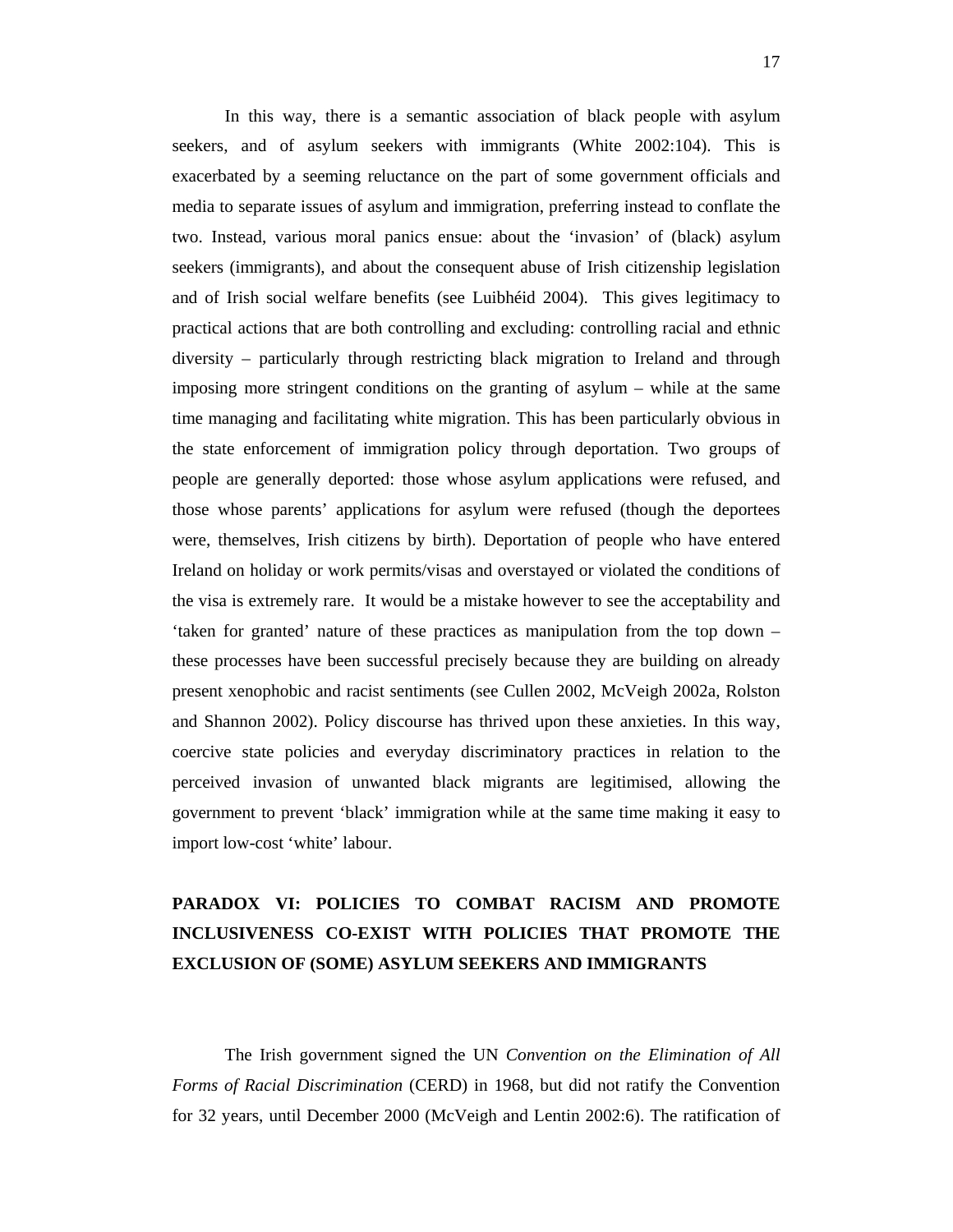CERD was one of a number of initiatives directed against discrimination and racism that were introduced in this period. The most significant were the introduction of a range of anti-discrimination legislation, and the establishment of government bodies charged with addressing these issues.

The government had passed the *Incitement to Hatred Act* in 1989, which outlawed the incitement of hatred against people on the basis of their race, colour, nationality, religion, ethnic or national origins, or membership of the Travelling Community. Despite the existence of the Act, it was not effective in either preventing the incitement of hatred, or in sanctioning those involved in inciting hatred (Fanning 2002:188). Later legislation was more effective: the *Employment Equality Act* of 1998 serves to prohibit some types of discrimination in some public and private sector employment (Tannam 2002:197). The *Equal Status Act* of 2000 extends the prohibition on discrimination beyond the workplace, to the purchase of goods, the use of services, access to accommodation and participation in education. Together, the Acts prohibit discrimination on nine grounds, of which race is one. <sup>8</sup> In addition, a discussion document on a National Action Plan against Racism was published in 2002. As well as introducing a range of legislative initiatives, the government also established two bodies with responsibility for monitoring these acts and for providing guidance on issues of equality, race and interculturalism. The role of the *National Consultative Committee on Racism and Interculturalism* (NCCRI), established in 1997, is to act in a policy advisory role to the government, and to develop anti-racist programmes. The *Equality Authority* was established in 1999, and its role is to promote and defend equality rights. The NCCRI and the Equality Authority together act as the national focal points for RAXEN, the European Racism and Xenophobia Network. Membership of the EU has been instrumental in providing the impetus for legislative change with an anti-racist and anti-discriminatory agenda. The work of a range of voluntary and community groups has also been highly influential in developing an anti-racist agenda (Tannam 2002:196), and has complemented state-led anti-racist initiatives (McVeigh 2002b:219).

However, state-led anti-racist initiatives co-exist with state-led racist initiatives, particularly in relation to policies directed against refugees and asylum seekers. From 1994 onwards, the numbers of people seeking asylum in Ireland began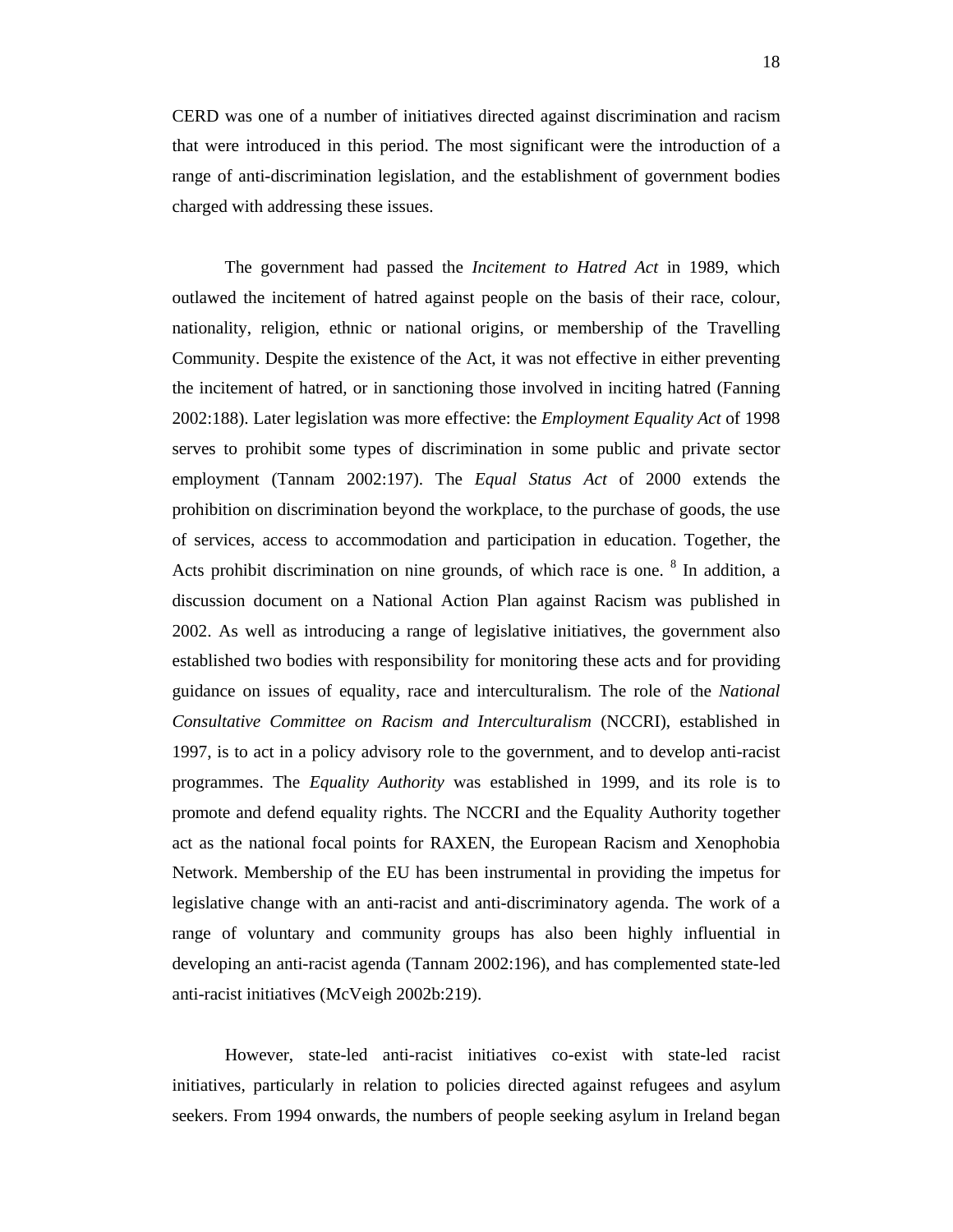to rise significantly, increasing from 139 in 1992 to a peak of 11,634 in 2002 (see Table 7). The government responded to this with a range of punitive measures. Legislative initiatives included the *Immigration (Trafficking) Bill* of 1999 and the amendment of the *Refugee Act* in 2000, which together served to make it more difficult to successfully claim asylum in Ireland, and to increase deportation rates. In terms of the treatment of asylum seekers, the government introduced a system of direct provision in April 2000, which limited support to basic accommodation, meals and cash allowances of IR£15 weekly for adults and IR£7.50 weekly for children (Fanning 2002:103). Asylum seekers were also dispersed outside Dublin to centres of direct provision, often local hostels and hotels commandeered for the purpose, and often in the face of widescale local opposition because of a perceived connection between asylum seekers, crime and disease. And asylum seekers are regularly portrayed by politicians in negative terms: John O'Donoghue, the Minister of Justice, Equality and Law Reform, described asylum seekers as "illegal immigrants and as exploiters of the Irish welfare system" (in Fanning 2002:103).

Bryan Fanning argues that "policies aimed at promoting inclusiveness and at contesting racism…co-existed with policies aimed at promoting the exclusion of asylum seekers from Irish society" (Fanning 2002:108). With recent legislative developments, his argument can now be extended. Policies aimed at encouraging immigrant labour now co-exist with policies aimed at limiting the rights of immigrants. In particular, the 2004 citizenship referendum removed the automatic right to Irish citizenship of anyone born in the country. Despite a broad coalition of organizations opposed to the referendum, it was passed by a margin of four to one.<sup>9</sup> While Michael McDowell, the Minister for Justice, Equality and Law Reform who introduced the referendum, claimed it was not racist, the coordinating body for groups opposed to the referendum disagreed. That group, Campaign Against the Racist Referendum, argued that if the referendum was passed "some children born here will be less equal than others because of their parents' origins. Racial discrimination will be put into the constitution".

#### **CONCLUSION**

What it means to be Irish and the discourse used to define Irishness have never been neatly defined. As discussed, the colonial relationship to Britain, the legacy of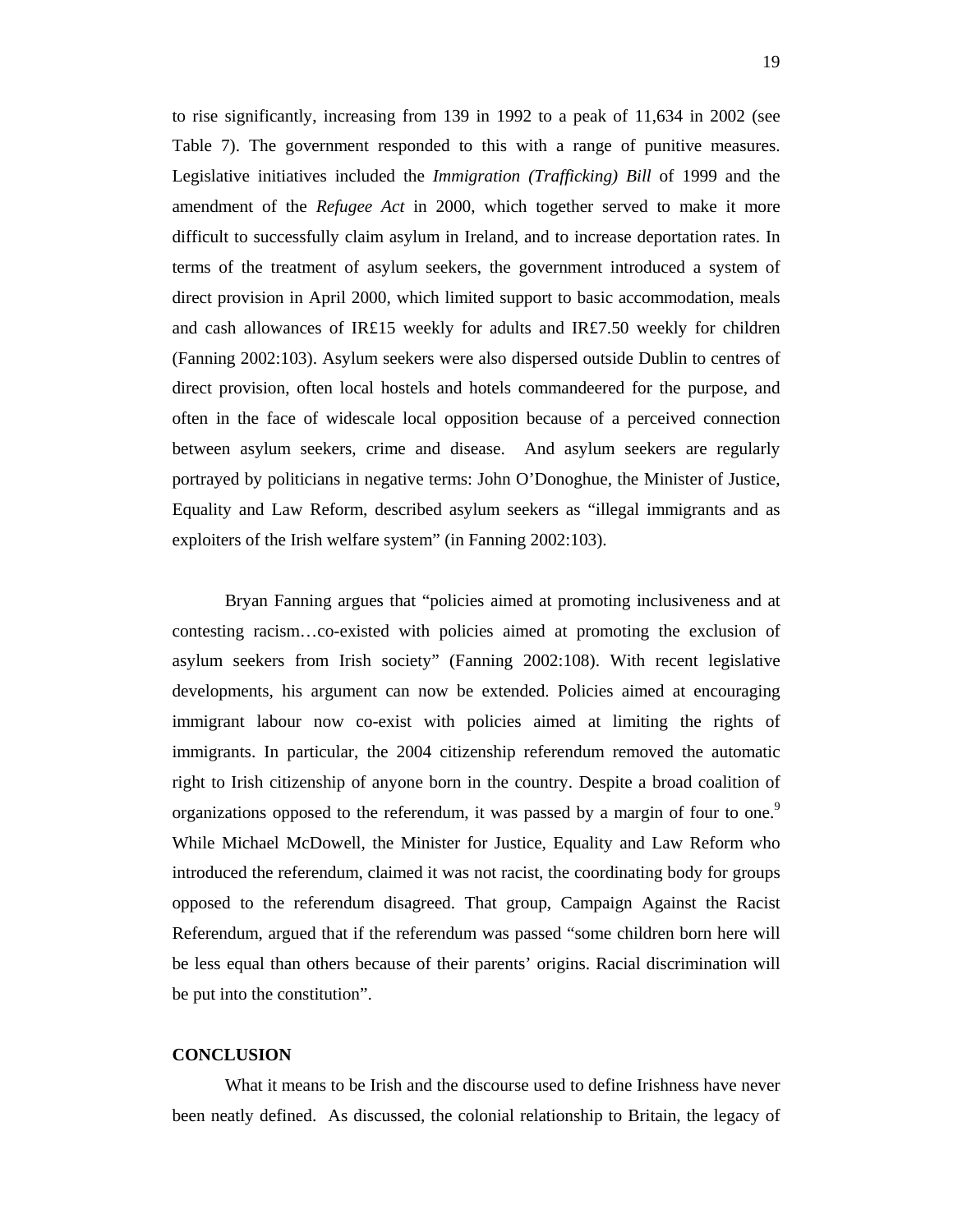Protestant settlers and unionism, and the presence of a sizable Traveller population, have meant that Irishness *in Ireland* has always been contested. Moreover, there is a long history of *planned* immigration and emigration, with policies and schemes that have delimited and regulated movements to and from Ireland. As such, the discourses and practices being employed today to try and control who can move to, who can work in, and who can claim Irish citizenship, are new strategies and tactics in a long tradition of regulation. The paradoxes we identify are striking and telling, however, because Ireland has undergone an economic transformation and has become a seemingly confident, cosmopolitan, prosperous state. As a result, for the first time since the seventeenth century the country has experienced significant non-planned inmigration.

Today the hegemonic 'soft focus' construction of Ireland is one of a pluralistic, multicultural, liberal, cosmopolitan, open society. However, this construction is not as diametrically opposed to the rhetoric of conservative 'old' Ireland as it may first appear and occludes as much as it includes. The continued exclusion of non-conforming cultures (for example Travellers, gay and lesbian communities) not only from the imaginative spaces of Irishness but from fully participating in the normal round of social and political life and 'immigration policies, which are straightforwardly aimed at deterring the entry of non-nationals' reveal the sub-text of government policies (Loyal 2003:84). Ireland's approach to multiculturalism is at best 'minimalist' – acknowledging and ostensibly tolerating cultural existence rather than actively engaging in real cultural exchange (Longley 2001).

Ireland's confidence and cosmopolitanism is a mask hiding deeply etched and historically rooted anxieties and insecurities. In its new prosperity, 'commonsense' Ireland has been quick to forget its own emigrant past and the hostilities and hardships Irish emigrants faced abroad as largely unwanted arrivals. Instead, it has embraced the neo-liberal, right wing and racist rhetoric of much of Europe and North America. It wants immigrant workers, but it does not want them to stay if the economy experiences a down turn (unless they are skilled and from the EU or North America). It will tolerate a minimum of asylum seekers, but only if they are 'genuine' and they contribute in positive ways (i.e., as defined by the state) to Irish society. It expects its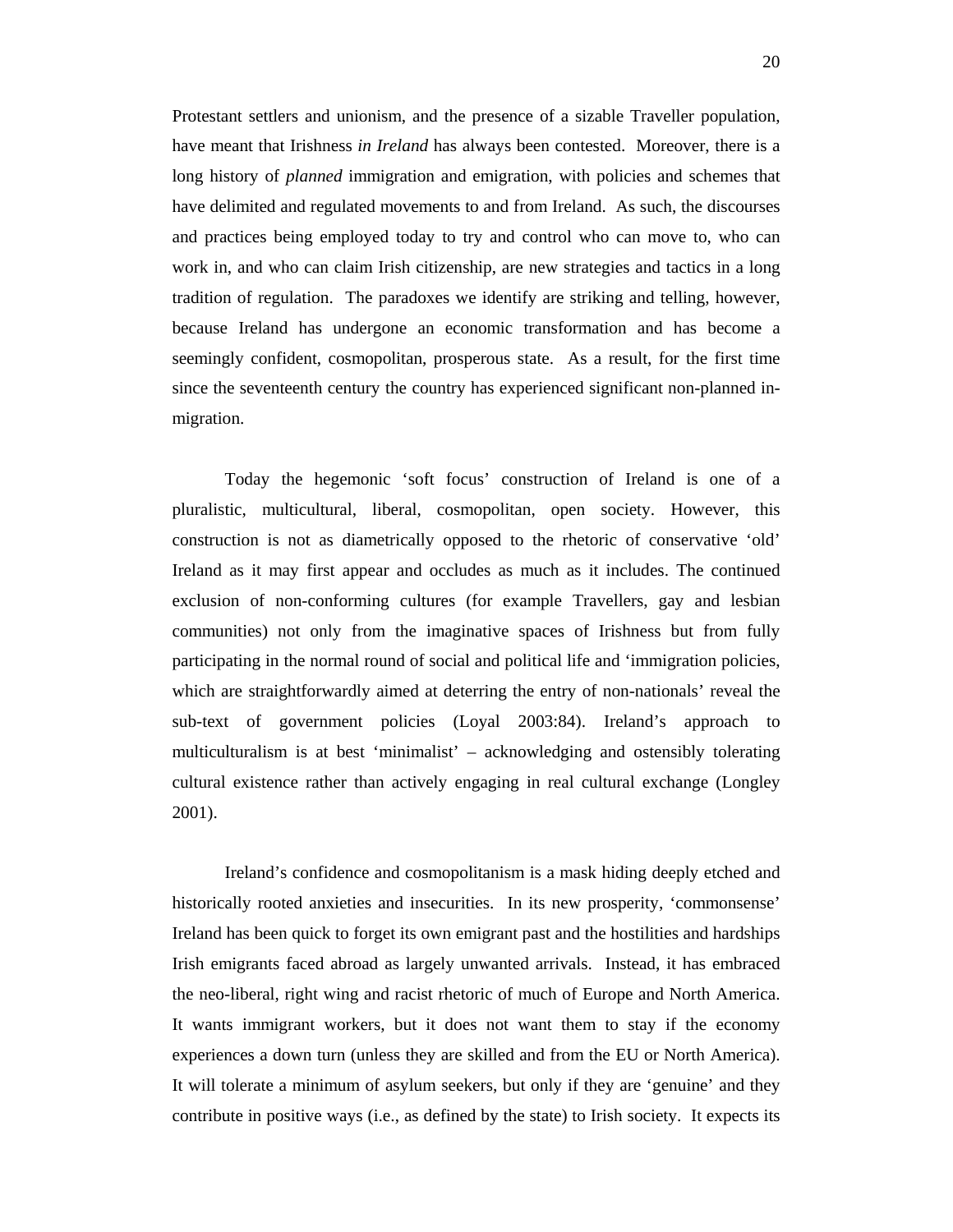citizens to be able to move to and work in any part of the world, but not vice versa. These paradoxes are troubling, but the articulation of commonsense citizenship serves to dispel disquiet in the in interests of the common good of the state and its existing citizens.

The power of the state and associated organisations and institutions rests, in this instance, in their ability to fix and police meaning, thus dismissing these paradoxes. However, the paradoxes we have identified carry with them an alternative form of political power, through their ability to disrupt fixity and certainty, and to challenge essentialising views of immigrants and of Irishness. This became apparent in a recent case, connected to the mass deportation of 35 Nigerians to Lagos in March 2005. Among the deportees were 19 year old student Olukunle Elukanlo, and mothers Iyabo Nwanze and Elizabeth Odunse, who had left 4 of their children, aged from 8 to 17, behind in Athlone. Friends of many of those who were deported protested against the action, as had been the case for previous deportations. Unlike previous protests, however, one of these was successful. The Minister for Justice, Michael McDowell, following protests by school students, overturned the deportation of Olukunle Elukanlo, who has now returned from Lagos with a 6-month student visa. Those people who opposed the deportations did so on the basis of 'real people': the people they had come to know, who had become members of their communities, who had become their friends. One quote from a recent *Irish Times* article sums this up. In relation to two of the women who were deported from Athlone:

Their fellow student Claire Martin found them to be "very nice Christian women. They were very friendly, never a bother on them", she said. "Like many people I personally thought that these people were all spongers, getting free cars and tax and insurance. But then I got to know them and I said this and they cracked up. They thought it was hilarious. But it's no laughing matter." (Healy 2005)

Following the deportations and the protests, a poll carried out for Ireland's biggestselling newspaper, the *Sunday Independent*, suggested that 45% of the population thought the legislation on citizenship should be re-examined, and 61% felt the personal circumstances of all immigrants should be taken into account before applying deportation orders (Harris 2005).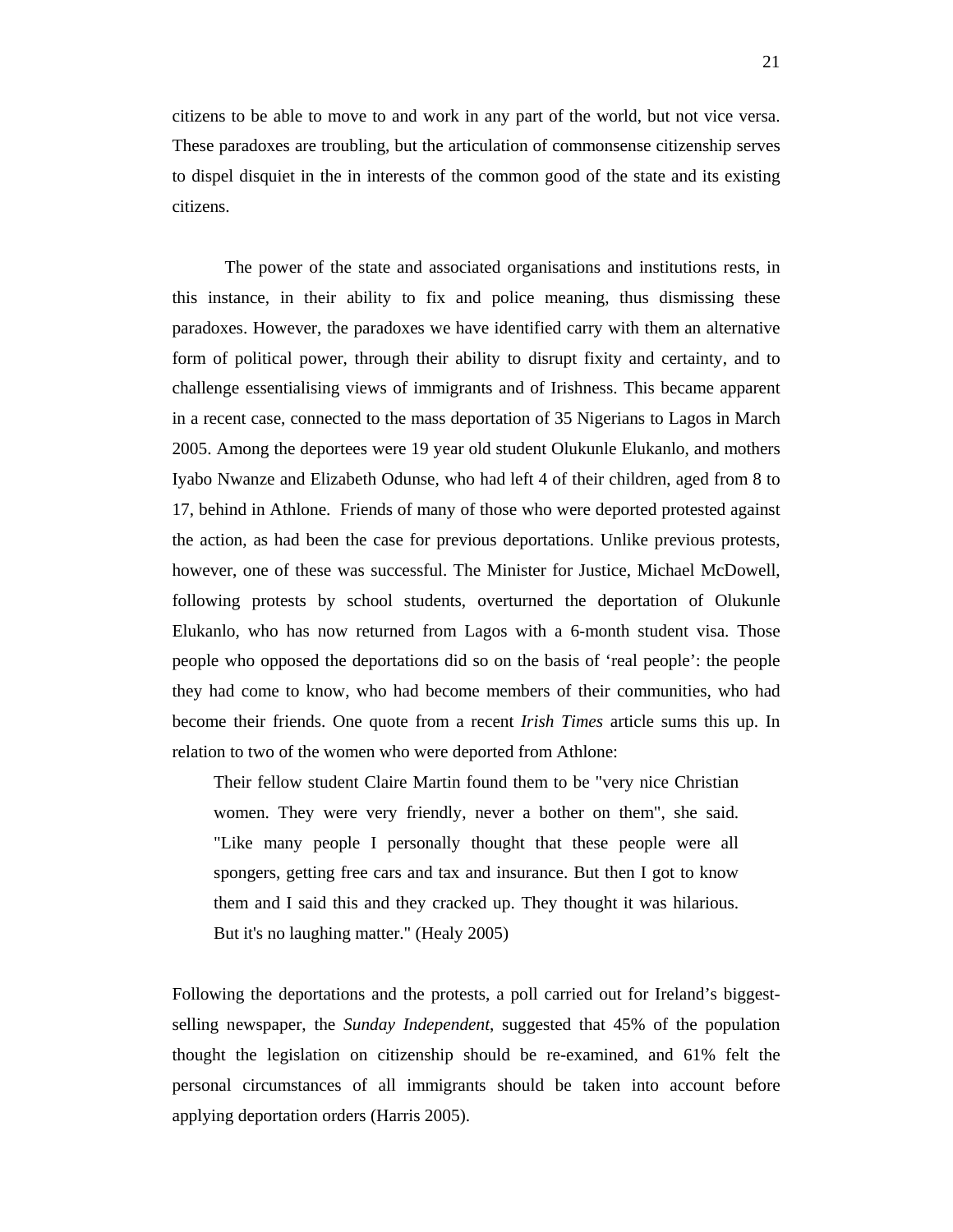The ideological employment of commonsense citizenship in Ireland mirrors similar experiences in other EU countries e.g. Denmark, Holland and the UK. The difference, in the case of Ireland, is a long and sustained history of out-migration, which continues today in the bodies of undocumented Irish in the US. "Take away the immigrants and their children, and the exiles and theirs" journalist Fintan O'Toole wrote, "and we have no Irish nation, no Irish culture, no Irish identity" (O'Toole 2004). Through an acknowledgement of Ireland's emigrant past, the personal circumstances of immigrants, the racialised construction of the immigration 'problem', and the recognition of racist practices, the contradictions at the heart of 'commonsense' citizenship are exposed, and possibilities for other, less restrictive understandings of citizenship and belonging are made apparent.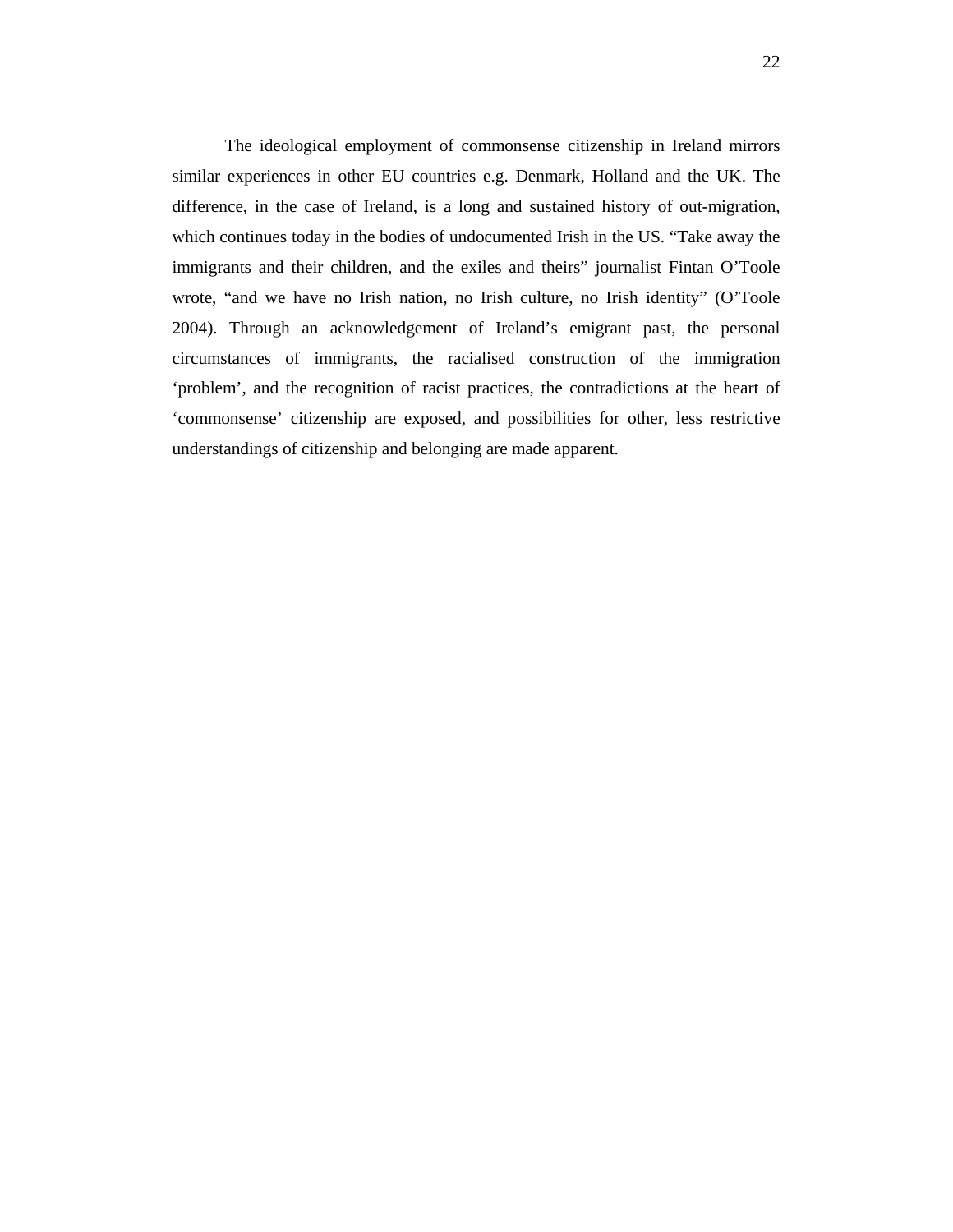#### **References**

Bielenberg A (ed) (2000a) *The Irish Diaspora*. Harlow, Essex: Longman

Bielenberg A (2000b) Irish Emigration to the British Empire, 1700-1914. In A Bielenberg (ed) *The Irish Diaspora* (pp 215-234). Harlow, Essex: Longman

 Brown, T. (1985) *Ireland: A Social and Cultural History 1922-1985*. London: Fontana Press

Cleary J (2003) 'Misplaced Ideas'?: Colonialism, Location, and Dislocation in Irish Studies. In C Carroll and P King (eds) *Ireland and Postcolonial Theory* (pp16- 45).Cork: Cork University Press

Central Statistics Office (2004) Population and migration estimates. Sept  $7<sup>th</sup>$ . See http://www.cso.ie/publications/demog/popmig.pdf Accessed Sept  $16<sup>th</sup>$ , 2004

Cullen P (2000) *Refugees and Asylum-Seekers in Ireland.* Cork: Cork University Press

Cunningham G (2004) Muslim citizenship applicants told: 'You can only have one wife'. *Irish Independent*, 17 June

Curtis L P (1997) *Apes and angels: the Irishman in Victorian caricature* ( $2<sup>nd</sup>$  edn). Washington DC & London: Smithsonian Institute

Dean M (1994) *Critical and Effective Histories: Foucault's Method and Historical Sociology.* London: Routledge

DETE (2004a) Labour Migration and Employment Permits in Ireland http://www.entemp.ie/labour/workpermits/elements/employmentpermit.htm

DETE (2004b) Work Permits Section http://www.entemp.ie/labour/workpermits/index.htm

DETE (2004c) Working Visas/Work Authorisations For Employment In Ireland http://www.entemp.ie/labour/workpermits/authorisation.htm

Duffy P (ed) (2004) *To and From Ireland: Planned Migration Schemes c. 1600- 2000*. Geography Publications: Dublin

Engels F (1958) *The Condition of the Working Class in England* (trans. W O Henderson & W H Chaloner). Oxford: Basil Blackwell

Fanning B (2002) *Racism and social change in the Republic of Ireland*. Manchester: Manchester University Press

Ferriter D (2004) *The Transformation of Ireland 1900-2000*. London: Profile Books

Garner S (2003) *Racism in the Irish Experience*. London: Pluto Press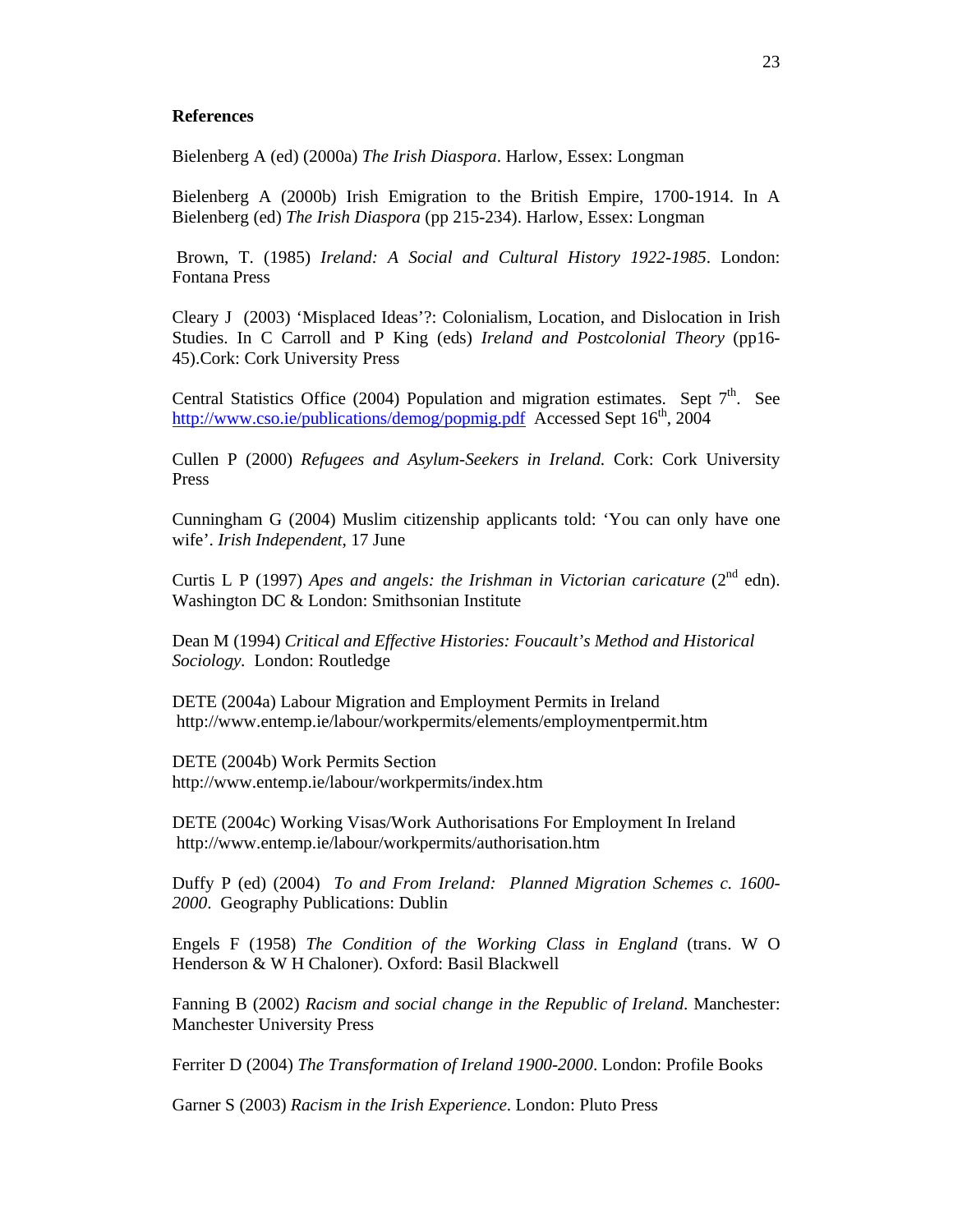Harris A (2005) Consider migrants' personal situation says poll. *Sunday Independent*, April 3

Healy A (2005) Appeals for women to be let return to their children. *Irish Times*, 28 March

Hickman M and Walter B (1997) *Discrimination and the Irish community in Britain*. London: Commission for Racial Equality

Hobsbawm E J (2002) *Nations and Nationalism since 1780: Programme, Myth, Reality.* Cambridge: Cambridge University Press

Hogan E M (1990) *The Irish Missionary Movement: A Historical Survey 1830-1980*. Dublin: Gill and MacMillan

Holmes M (2000) The Irish and India: Imperialism, Nationalism and Internationalism. In A Bielenberg (ed) (2000) *The Irish Diaspora* (pp 235-250). Harlow, Essex: Longman

Ignatiev N (1995) *How the Irish became white.* London: Routledge

Integrating Ireland (2005) What is Integrating Ireland? http://www.integratingireland.ie Accessed 28 July

Joyce J (2000) *A Portrait of the Artist of a Young Man*. Oxford: Oxford University Press

Kiberd D (1995) *Inventing Ireland: the literature of the modern nation.* London: Random House

Kitchin R and Lysaght K (2004) Sexual citizenship in Belfast, Northern Ireland. *Gender, Place and Culture* 11: 83-103

Lee J J (1993) *Ireland 1912-1985.* Cambridge: Cambridge University Press

Lentin R (2002) 'Who ever heard of an Irish Jew?' Racialising the intersection of 'Irishness' and 'Jewishness'. In R Lentin and R McVeigh (eds) *Racism and Antiracism in Ireland* (pp 153-176). Belfast: Beyond the Pale Publications

Lentin R and McVeigh R (eds) (2002) *Racism and Anti-racism in Ireland*. Belfast: Beyond the Pale Publications

Logue P (ed) 2000. *Being Irish: Personal Reflections on Irish Identity Today*. Dublin: Oak Tree Press

Longley E (2001) Multi-Culturalism and Northern Ireland: Making Differences Fruitful. In E. Longley and D. Kiberd (eds) (2001) *Multi-culturalism: the view from the two Irelands.* Cork: Cork University Press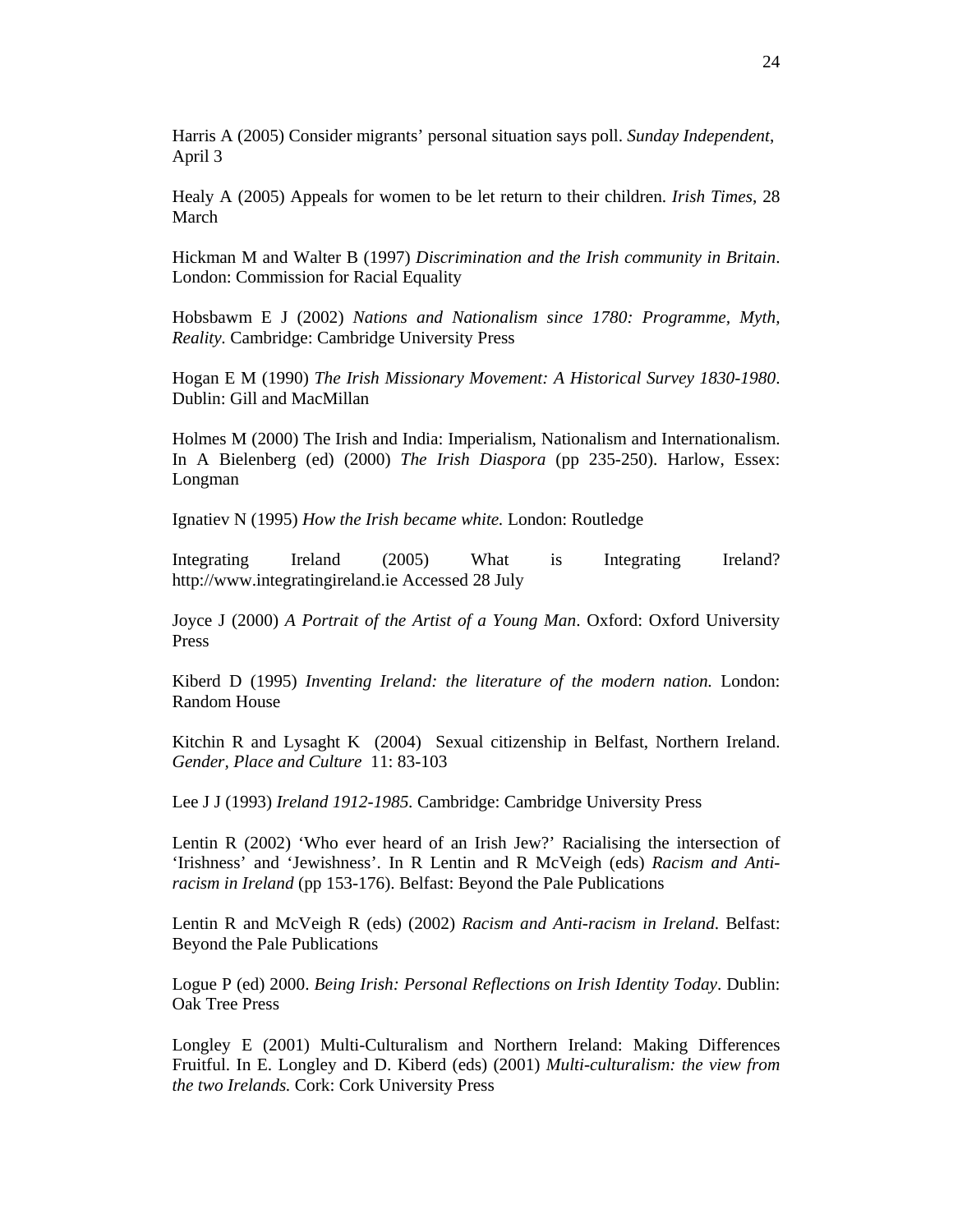Longley E and Kiberd D (eds) (2001) *Multi-culturalism: the view from the two Irelands.* Cork: Cork University Press

Loyal S (2003) Welcome to the Celtic Tiger: racism, immigration and the state. In C Coulter and S Coleman (eds) *The end of Irish history: Critical reflections on the Celtic Tiger* (pp xx-xx). Manchester: Manchester University Press

Luibhéid E (2004) Childbearing against the state? Asylum seeker women in the Irish republic. *Women's Studies International Forum* 27: 335-349

MacEinri P (2001) Immigration policy in Ireland. In F. Farrell and P. Watt (eds), *Responding to Racism.* Dublin: Veritas

MacLaughlin J (1994) *Ireland: The Emigrant Nursery and the World Economy.* Cork: Cork University Press

Marston S ( 2002) Making difference: conflict over Irish identity in the New York City St. Patrick's Day Parade. *Political Geography* 21:373-392

McCracken D (2000) Odd Man Out: The South African Experience. In A Bielenberg (ed) (2000) *The Irish Diaspora* (pp 251-271). Harlow, Essex: Longman

McDowell M (2004) We must be able to manage migration in a sensible fashion. *Irish Times*, 24 April

McGarry P (2004) McDowell says inequality an incentive in the economy. *Irish Times*, 28 May.

McVeigh R (2002a) Nick, Nack, Paddywhack: Anti-Irish racism and the racialisation of Irishness. In R Lentin and R McVeigh (eds) *Racism and Anti-racism in Ireland* (pp 136-152). Belfast: Beyond the Pale Publications

McVeigh R (2002b) Is there an Irish anti-racism? Building an anti-racist Ireland. In R Lentin and R McVeigh (eds) *Racism and Anti-racism in Ireland* (pp 211-225). Belfast: Beyond the Pale Publications

McVeigh R and Lentin R (2002) Introduction: Situated racisms. In R Lentin and R McVeigh (eds) *Racism and Anti-racism in Ireland* (pp 1-48). Belfast: Beyond the Pale Publications

Miller K (1985) *Emigrants and Exiles: Ireland and the Irish Exodus to North America*. Oxford: Oxford University Press

Murphy D (2000) *A History of Irish Emigrant and Missionary Education*. Dublin: Four Courts Press

NCCRI (2004) Report on incidents relating to racism in Ireland May-October 2004 http://www.nccri.com/pdf/incidents-may-oct04.pdf Accessed March 2005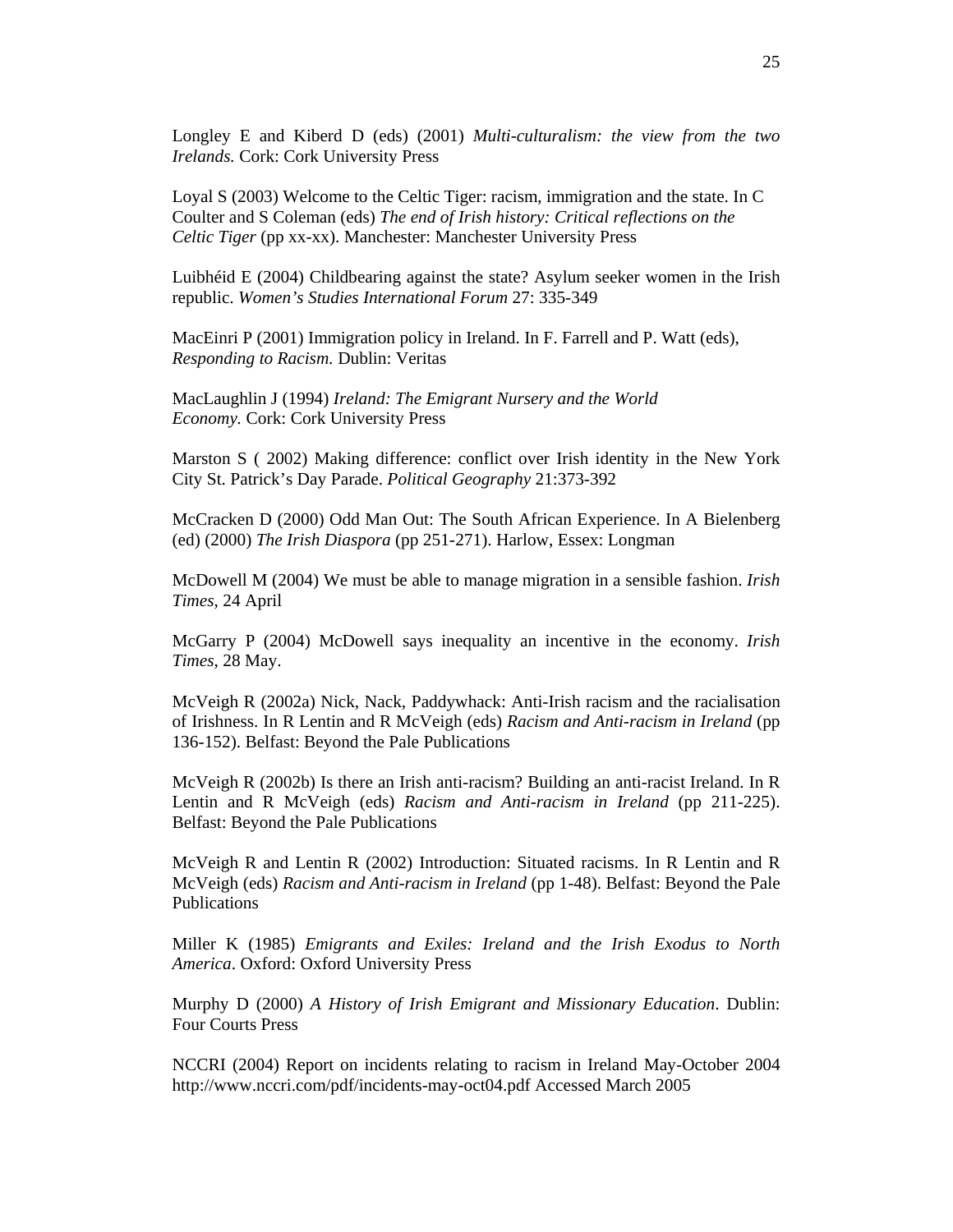O'Toole F (2004) They made us what we are… *Irish Times*, 25 May

Richardson D (1998) Sexuality and citizenship. *Sociology* 32: 83-100

Roediger D (1999) *The Wages of Whiteness: Race and the Making of the American Working Class* (revised edition). London: Verso

Rolston B (2003) Bringing it all back home: Irish emigration and racism. *Race & Class* 45(2): 39-53

Rolston B and Shannon M (2002) *Encounters: How Racism Came to Ireland*. Belfast: Beyond the Pale Publications

Shelby T (2003) Ideology, Racism and Critical Social Theory. *The Philosophical Forum*, xxxiv (2): 153-188

Spendiff S (2002) TD calls for action on 'sponger immigrants.' *Irish News*, 28 January

Tannam M (2002) Questioning Irish anti-racism. In R Lentin and R McVeigh (eds) *Racism and Anti-racism in Ireland* (pp 193-210). Belfast: Beyond the Pale Publications

White E (2002) 'The new Irish storytelling: Media, representations and racialised identities. In R. Lentin and R. McVeigh (eds) *Racism and Anti-racism in Ireland* (pp 153-176). Belfast: Beyond the Pale Publications

Zachary G P (2000) *The Global Me. New Cosmopolitans and the Competitive Edge: Picking Globalism's Winners and Losers.* London: Nicholas Brealey Publishing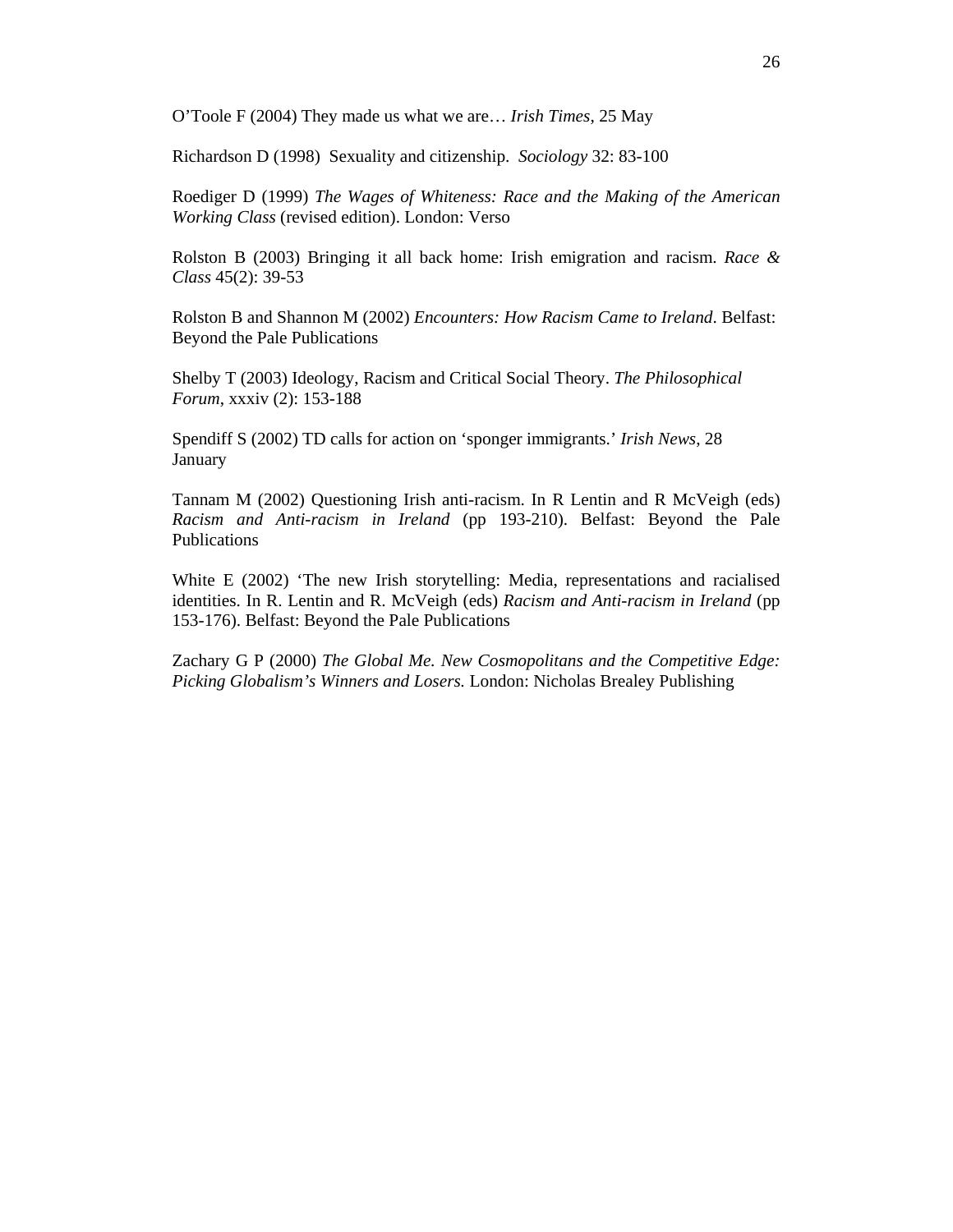### **Table 1: Emigration from and immigration to Ireland, and net migration rates, 1995-2004**

**Emigration from Ireland** *Source CSO, 2000, 2004* 

| To         | 1995   | 1996   | 1997   | 1998   | 1999   | 2000   | 2001   | 2002   | 2003   | 2004   |         |
|------------|--------|--------|--------|--------|--------|--------|--------|--------|--------|--------|---------|
| UK         | 13,300 | 14,100 | 12900  | 8500   | 1200   | 7200   | 7800   | 7400   | 6300   | 4900   | 93,600  |
| EU         | 5100   | 5100   | 4100   | 4300   | 5500   | 5500   | 5600   | 4800   | 4300   | 3400   | 47,700  |
| <b>USA</b> | 8200   | 5200   | 4100   | 4300   | 5300   | 4000   | 3400   | 4800   | 2500   | 2800   | 44,600  |
| <b>ROW</b> | 6600   | 6800   | 7900   | 4100   | 9500   | 10000  | 9500   | 8500   | 7600   | 7400   | 77,900  |
|            | 33,200 | 31,200 | 29,000 | 21,200 | 31,500 | 26,700 | 26,300 | 25,500 | 20,700 | 18,500 | 263,800 |

### **Immigration to Ireland**

| Nationality 1995 |              | 1996         | 1997  | 1998  | 1999  | 2000         | 2001         | 2002  | 2003  | 2004         |        |
|------------------|--------------|--------------|-------|-------|-------|--------------|--------------|-------|-------|--------------|--------|
| <b>Irish</b>     | .7600        | 17700        | 20500 | 23200 | 26700 | 24800        | 26300        | 27000 | 17500 | 16900        | 218200 |
| UK               | 5,800        | 8,300        | 8200  | 8300  | 8200  | 8400         | 9000         | 7400  | 6900  | 5900         | 76400  |
| EU               | 3200         | 5000         | 5500  | 5800  | 6900  | 8200         | 6500         | 8100  | 6900  | 10600        | 66700  |
| USA              | 1500         | 4000         | 4200  | 2200  | 2500  | 2500         | 3700         | 2700  | 1600  | 1800         | 26700  |
| <b>ROW</b>       | 3100         | 4200         | 5500  | 4500  | 4500  | 8600         | 13600        | 21700 | 17700 | 14900        | 98300  |
|                  | <i>31200</i> | <i>39200</i> | 43900 | 44000 | 48800 | <i>52500</i> | <i>59100</i> | 66900 | 50600 | <i>50100</i> | 486300 |

| Net migration |       |      |      |      |             |             |      |      |      |                                                                 |
|---------------|-------|------|------|------|-------------|-------------|------|------|------|-----------------------------------------------------------------|
| 1995          | 1996  | 1997 | 1998 | 1999 | <b>2000</b> | <b>2001</b> | 2002 | 2003 | 2004 |                                                                 |
| $-2,000$      | 8.000 |      |      |      |             |             |      |      |      | 14,900 22,800 17,300 25,800 32,800 41,400 29,900 31,600 222,500 |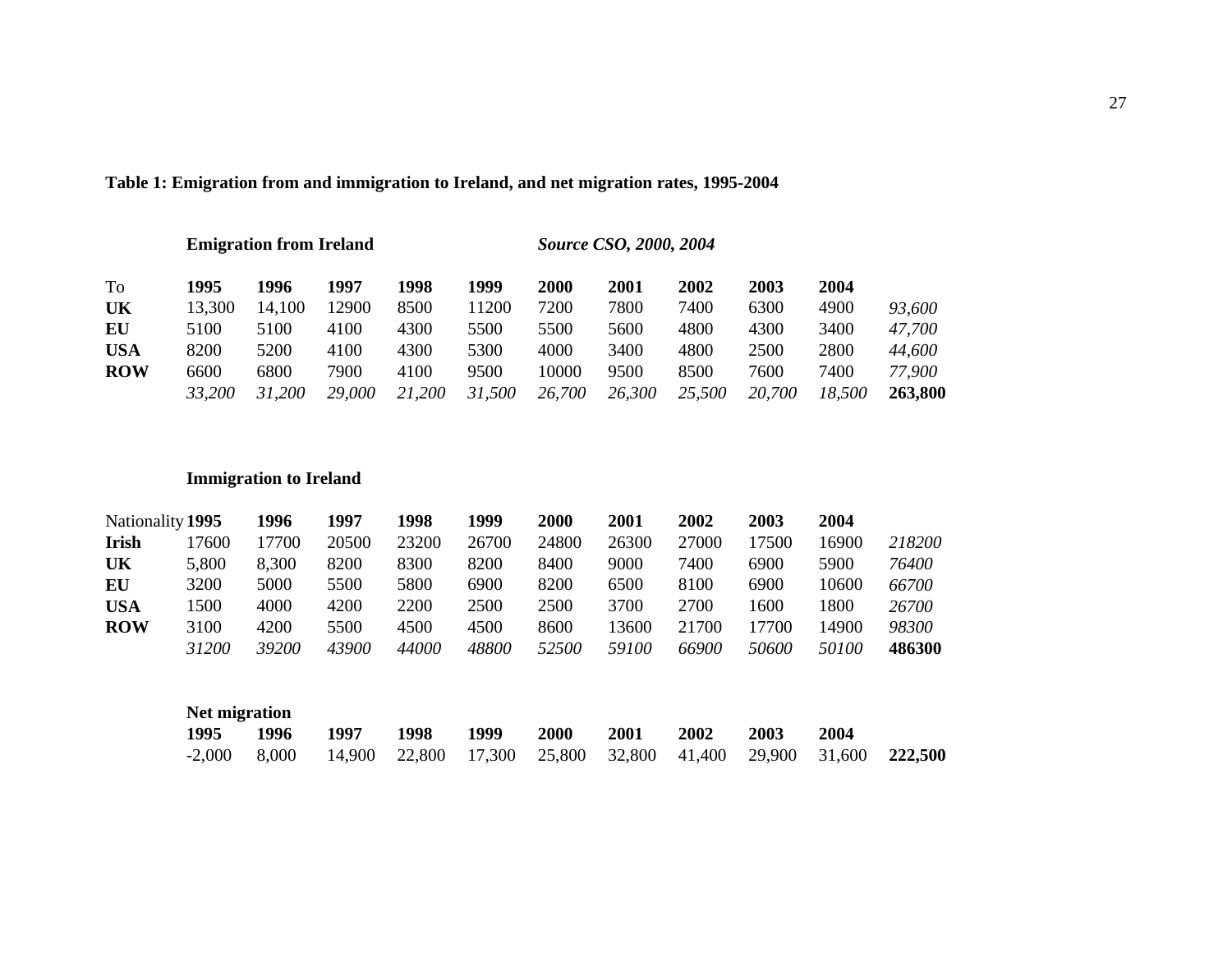| Year | <b>Population</b> |
|------|-------------------|
| 1821 | 5,421,000         |
| 1831 | 6,193,000         |
| 1841 | 6,529,000         |
| 1851 | 5,112,000         |
| 1861 | 4,402,000         |
| 1871 | 4,053,000         |
| 1881 | 3,870,000         |
| 1891 | 3,469,000         |
| 1901 | 3,222,000         |
| 1911 | 3,140,000         |
| 1926 | 2,972,000         |
| 1936 | 2,968,000         |
| 1946 | 2,955,000         |
| 1951 | 2,961,000         |
| 1956 | 2,898,000         |
| 1961 | 2,818,000         |
| 1971 | 2,979,000         |
| 1981 | 3,444,000         |
| 1991 | 3,526,000         |
| 1996 | 3,627,000         |
| 2002 | 3,918,000         |

**Table 2: Population of Ireland (26 Counties), 1821 to 1961** 

Sources: Irish Centre for Migration Studies, UCC **http://migration.ucc.ie Accessed July 2005** and Central Statistics Office **http://www.cso.ie/statistics/popn1901to2002.htm** Accessed July 2005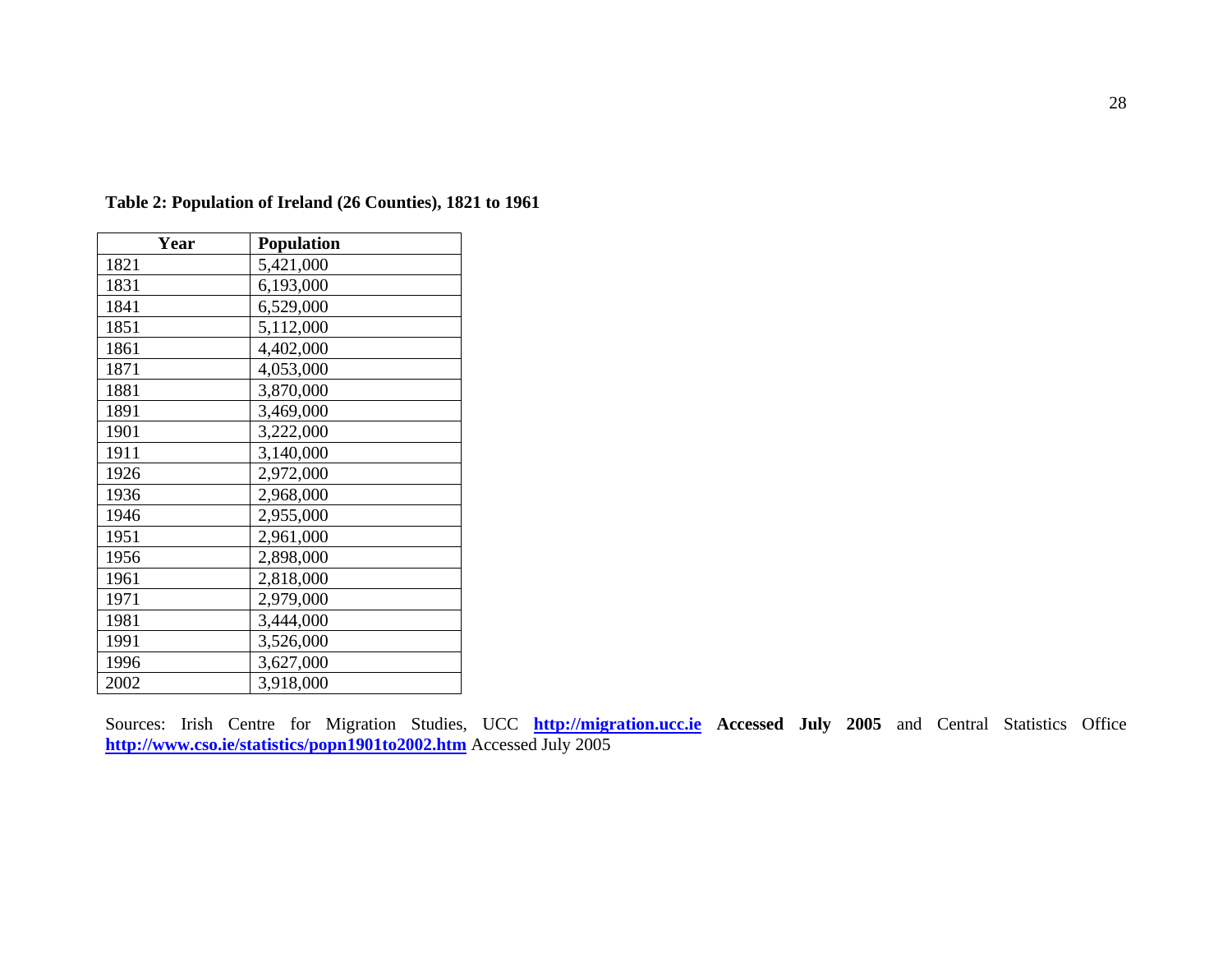| Period    | Net emigration | Net immigration |
|-----------|----------------|-----------------|
| 1951-1956 | 39,353         |                 |
| 1956-1961 | 42,401         |                 |
| 1961-1966 | 16,121         |                 |
| 1966-1971 | 10,781         |                 |
| 1971-1979 |                | 13,617          |
| 1979-1981 | 2,523          |                 |
| 1981-1986 | 15,061         |                 |

**Table 3: Irish net emigration and immigration, 1951-1986** 

Source: Irish Centre for Migration Studies, UCC. **http://migration.ucc.ie Accessed July 2005**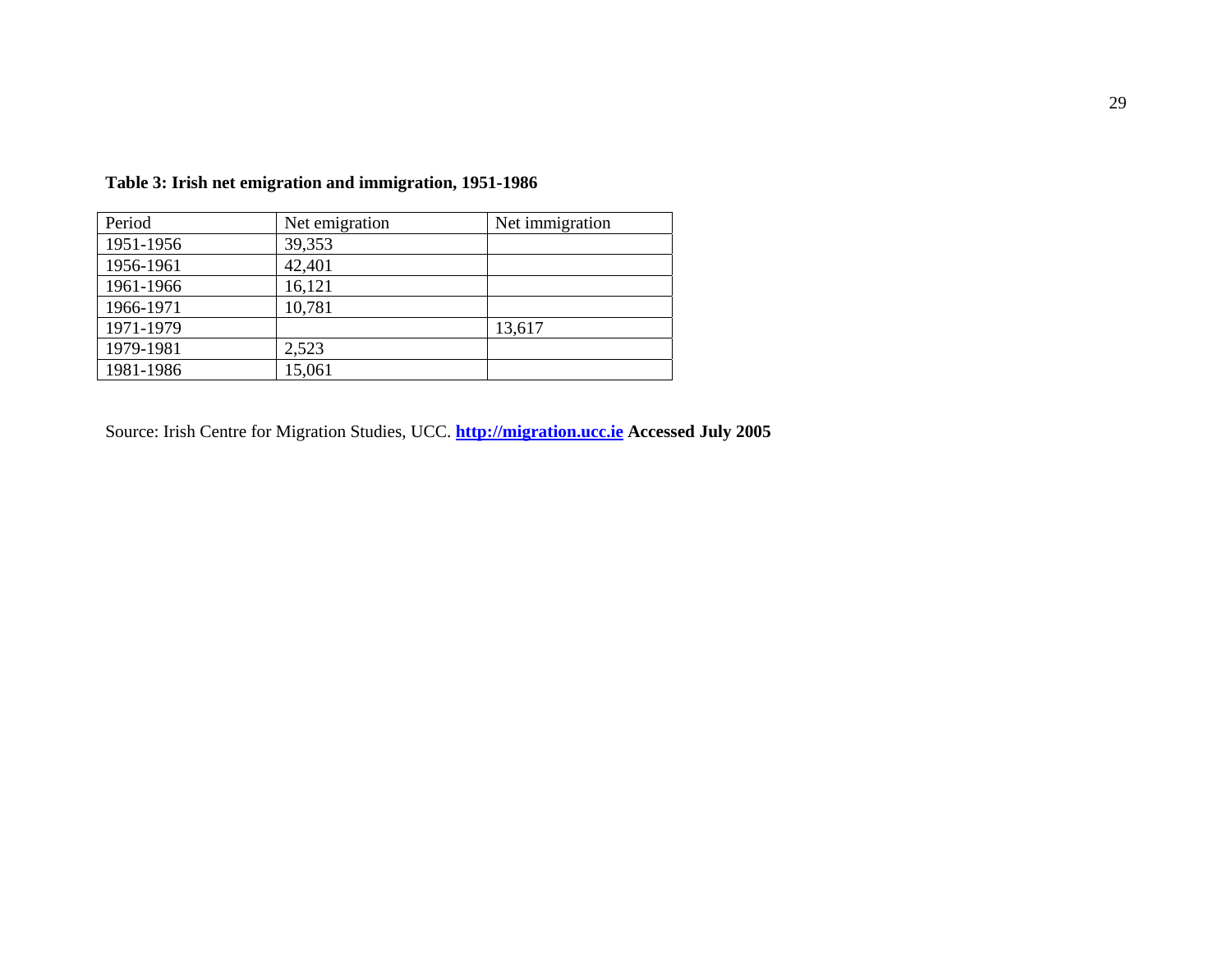| <b>Sector</b>         | 1999  | 2000  | 2001   | 2002   | 2003   | 2004   |
|-----------------------|-------|-------|--------|--------|--------|--------|
| Service               | 3,010 | 6,538 | 14,018 | 15,068 | 16,965 | 14,571 |
| Catering              | 694   | 3,907 | 9,129  | 10,306 | 11,548 | 8,306  |
| Agriculture/Fisheries | 449   | 2,963 | 5,714  | 6,248  | 7,242  | 3,721  |
| Industry              | 414   | 1,744 | 3,119  | 3,094  | 3,376  | 2,174  |
| Medical and nursing   | 721   | 1,353 | 2,252  | 2,883  | 2,709  | 2,469  |
| Entertainment         | 452   | 650   | 1,021  | 874    | 955    | 984    |
| Domestic              | 80    | 195   | 521    | 788    | 944    | 772    |
| Education             | 304   | 364   | 480    | 610    | 759    | 717    |
| Sport                 | 60    | 118   | 121    | 153    | 227    | 207    |
| Exchange agreements   |       | 72    | 61     | 297    | 299    | 146    |

**Table 4: Work permits by sector: 1999-2004** 

Source: Department of Enterprise, Trade and Employment. http://www.entemp.ie/labour/workpermits/statistics.htm>, Accessed March 2005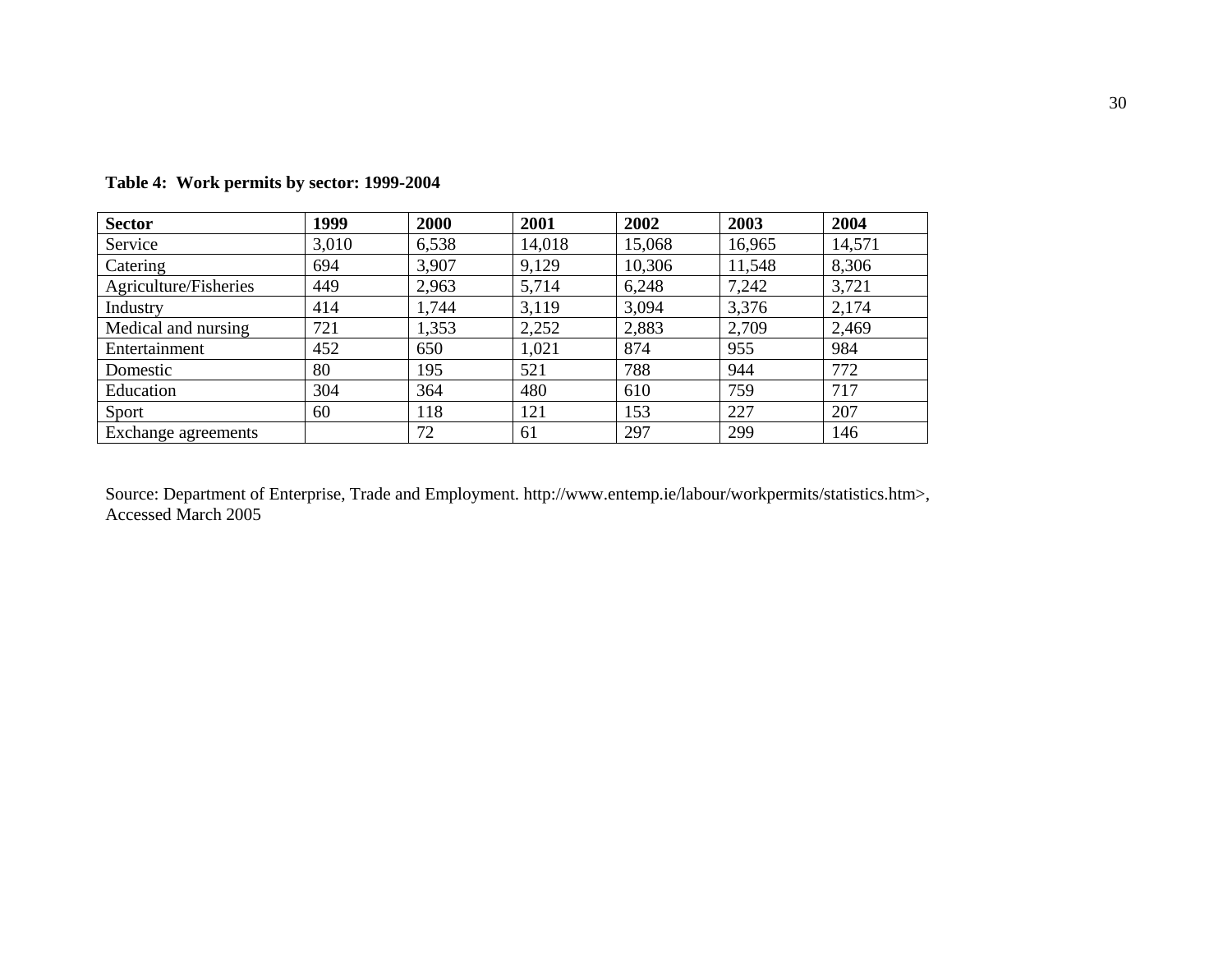| Year | <b>New</b> | Renewals | Group   | Total  | Refused   |
|------|------------|----------|---------|--------|-----------|
|      | Permits    |          | Permits |        |           |
| 1999 | 4,328      | 1,653    | 269     | 6,250  | Not known |
| 2000 | 15,434     | 2,271    | 301     | 18,006 | Not known |
| 2001 | 29,594     | 6,485    | 357     | 36,436 | Not known |
| 2002 | 23,326     | 16,562   | 433     | 40,321 | 1,310     |
| 2003 | 21,965     | 25,039   | 547     | 47,551 | 1,838     |
| 2004 | 10,020     | 23,246   | 801     | 34,067 | 1,486     |

**Table 5: Total Work Permits issued 1999-2004** 

Source: Department of Enterprise, Trade and Employment. http://www.entemp.ie/labour/workpermits/statistics.htm Accessed October 2004, March 2005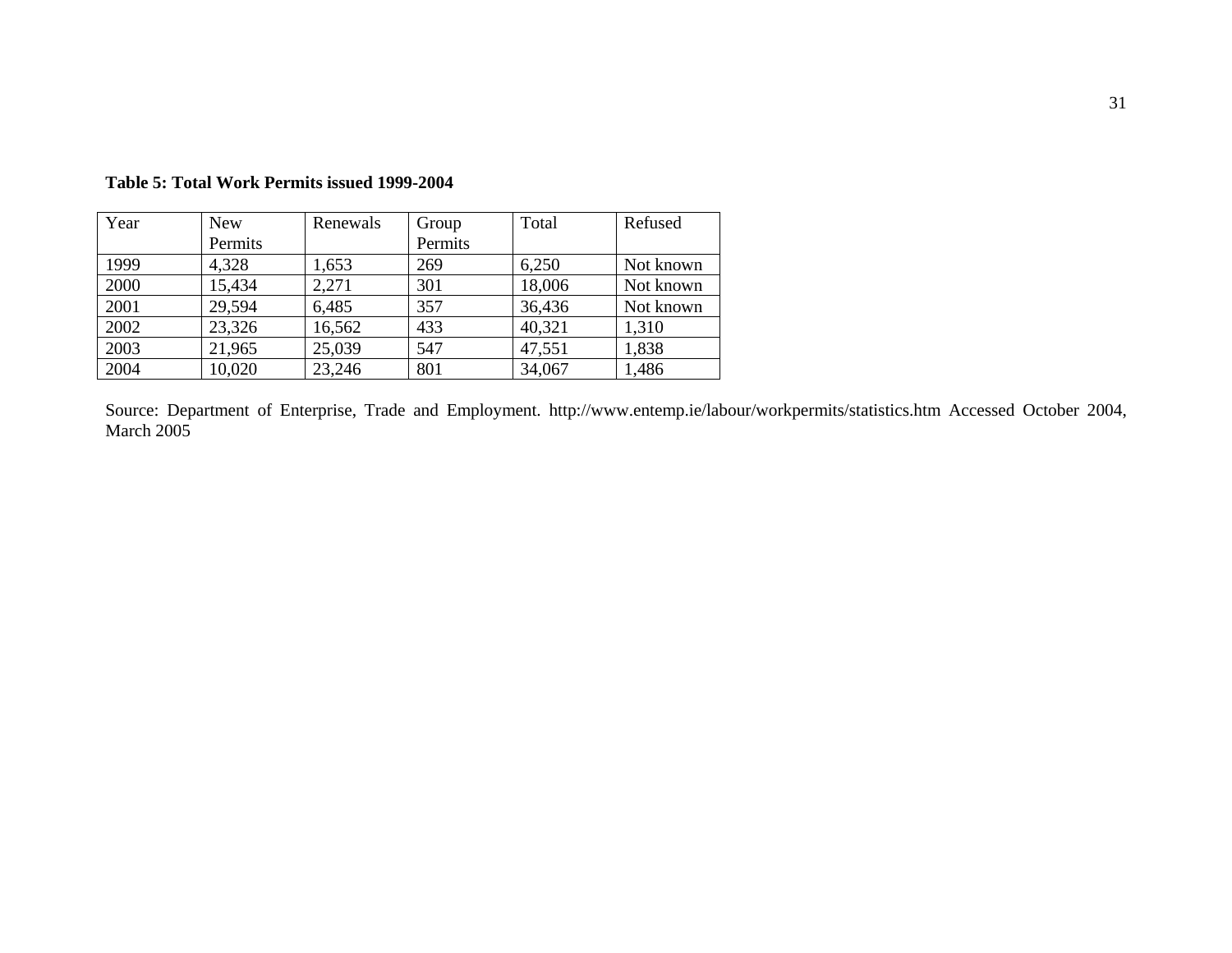| Nationality        | 2002          |                |               | 2003    | 2004          |                |  |
|--------------------|---------------|----------------|---------------|---------|---------------|----------------|--|
|                    | <b>Issued</b> | Refused        | <b>Issued</b> | Refused | <b>Issued</b> | Refused        |  |
| Philippines        | 3255          | 78             | 4042          | 82      | 4301          | 152            |  |
| Latvia             | 3958          | 106            | 4160          | 58      | 1201          | 22             |  |
| Lithuania          | 3816          | 133            | 4551          | 76      | 1238          | 12             |  |
| Poland             | 3142          | 46             | 4808          | 76      | 1915          | 9              |  |
| Romania            | 2459          | 95             | 2527          | 213     | 2113          | 124            |  |
| South Africa       | 2273          | 34             | 2468          | 91      | 2031          | 77             |  |
| Ukraine            | 2092          | 45             | 2866          | 79      | 2137          | 95             |  |
| Brazil             | 1327          | 15             | 1554          | 78      | 1522          | 39             |  |
| Russian Federation | 1238          | 58             | 1091          | 32      | 795           | 23             |  |
| China              | 1236          | 119            | 1593          | 161     | 1284          | 191            |  |
| Czech Republic     | 1138          | 30             | 1111          | 35      | 265           | $\mathbf{1}$   |  |
| Australia          | 1116          | 11             | 1149          | 12      | 908           | 9              |  |
| Malaysia           | 1086          | 8              | 1030          | 17      | 886           | 54             |  |
| <b>Belarus</b>     | 870           | 17             | 1028          | 33      | 760           | 42             |  |
| India              | 845           | 48             | 1030          | 88      | 1253          | 74             |  |
| Pakistan           | 840           | 122            | 830           | 239     | 846           | 118            |  |
| Estonia            | 820           | 40             | 1012          | 12      | 293           | $\overline{2}$ |  |
| <b>USA</b>         | 792           | 13             | 961           | 9       | 927           | 22             |  |
| Moldova            | 771           | 46             | 1043          | 48      | 849           | 39             |  |
| Bangladesh         | 767           | 24             | 1038          | 80      | 1009          | 95             |  |
| Bulgaria           | 753           | 39             | 868           | 31      | 721           | 27             |  |
| Turkey             | 155           | $\overline{7}$ | 466           | 6       | 1191          | 27             |  |
| Rest               | 5572          | 176            | 6325          | 282     | 564           | 226            |  |
| <b>TOTAL</b>       | 40321         | 1310           | 47551         | 1838    | 34066         | 1480           |  |

**Table 6: Work permits issued and refused by nationality, 2002-2004**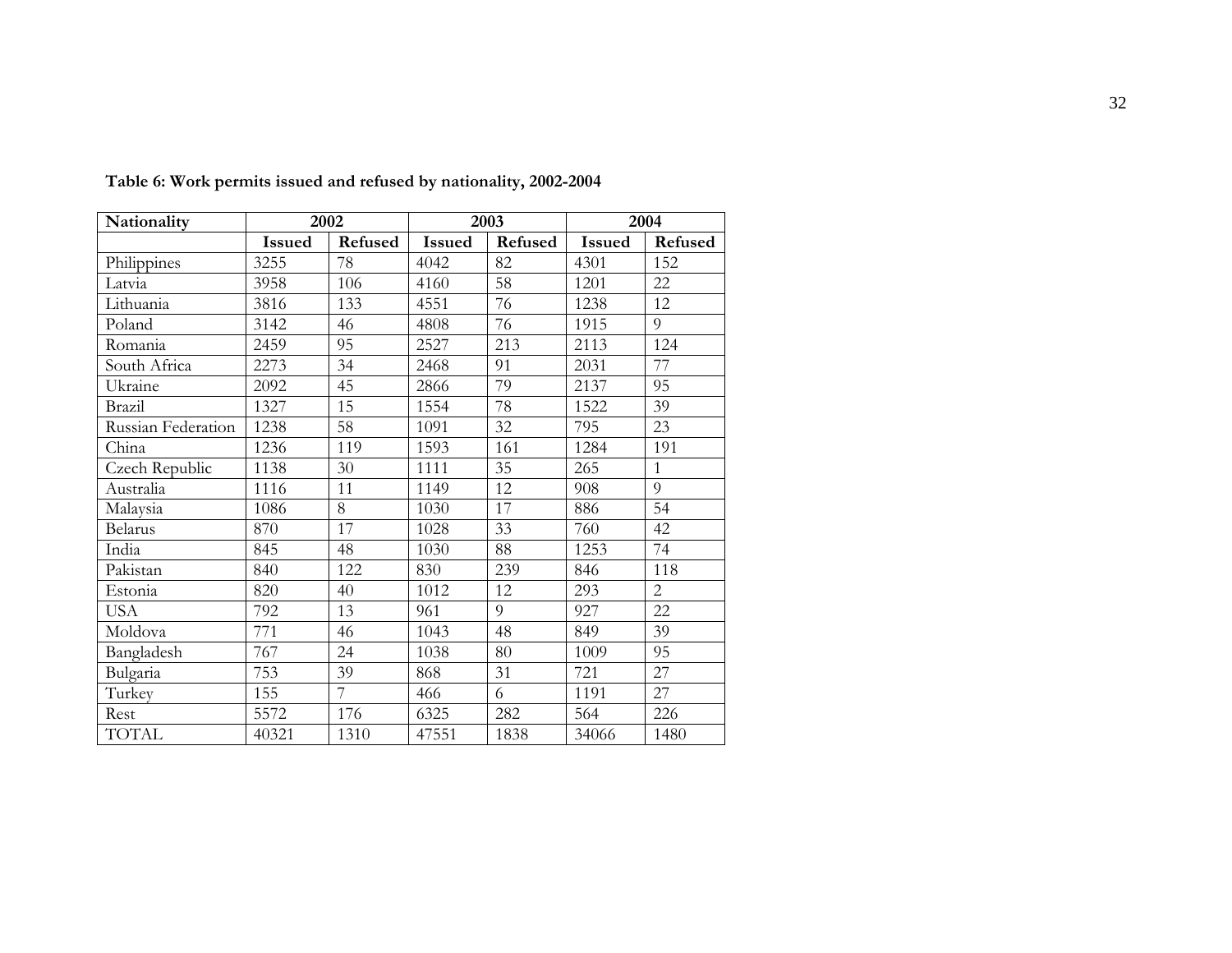| Year | No. of applications | Top five countries of origin                        |
|------|---------------------|-----------------------------------------------------|
| 1992 | 39                  |                                                     |
| 1993 | 91                  |                                                     |
| 1994 | 362                 |                                                     |
| 1995 | 424                 |                                                     |
| 1996 | 1,179               |                                                     |
| 1997 | 3,883               |                                                     |
| 1998 | 4,626               |                                                     |
| 1999 | 7,724               |                                                     |
| 2000 | 10,938              | Nigeria, Romania, Czech Republic, Moldova, DR Congo |
| 2001 | 10,325              | Nigeria, Romania, Moldova, Ukraine, Russia          |
| 2002 | 11,634              | Nigeria, Romania, Moldova, Zimbabwe, Ukraine        |
| 2003 | 7,900               | Nigeria, Romania, DR Congo, Moldova, Czech Republic |
| 2004 | 4,766               | Nigeria, Romania, Somalia, China, Sudan             |

## **Table 7: Applications for asylum in the Republic of Ireland, 1992-2004**

Source: Office of the Refugee Applications Commissioner http://www.orac.ie Accessed October 2004, July 2005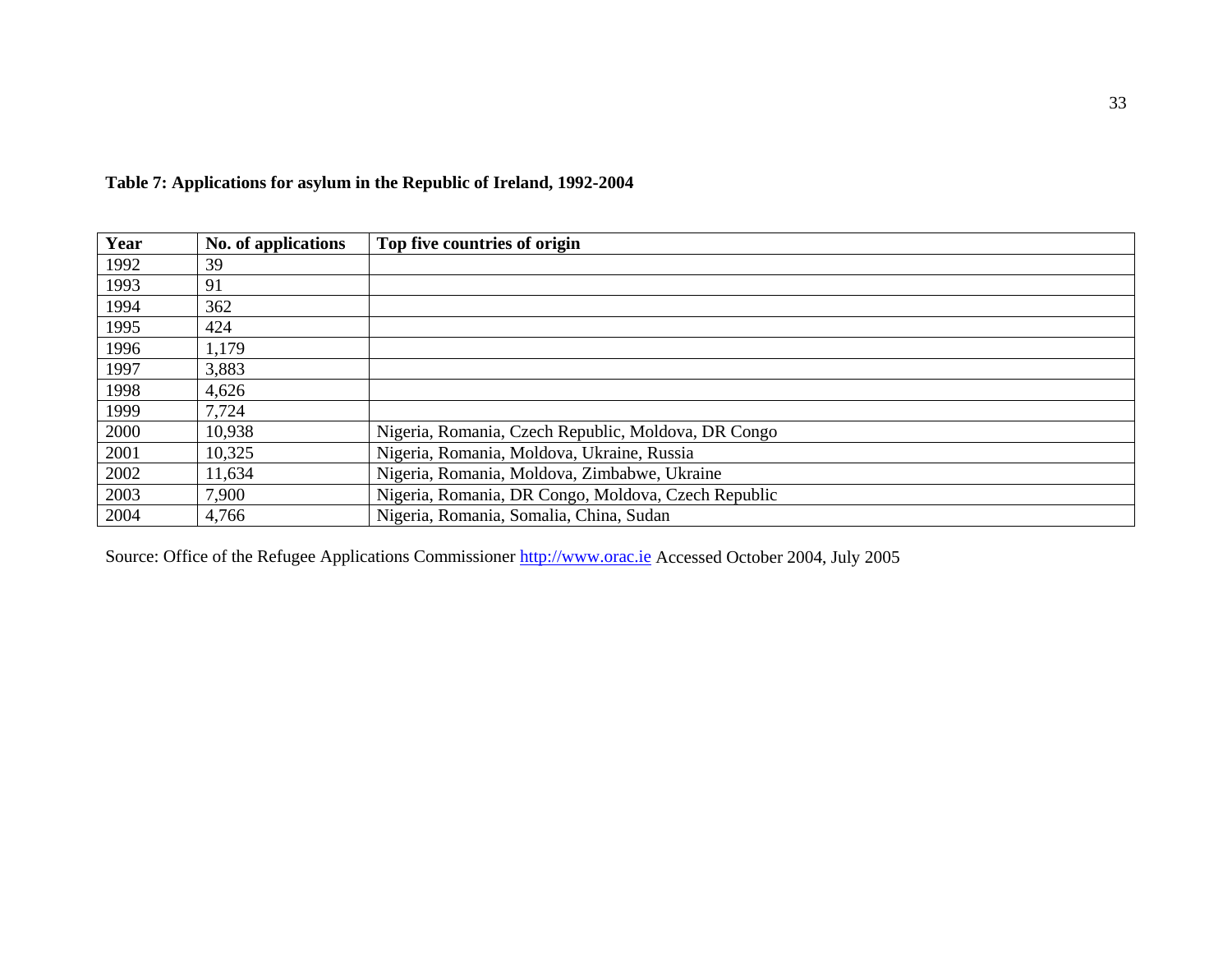|                | 2000  | 2001  | 2002  | 2003  | 2004  |
|----------------|-------|-------|-------|-------|-------|
| Nigeria        | 3,404 | 3,461 | 4,050 | 3,110 | 1,776 |
| Romania        | 2,384 | 1,348 | 1,677 | 777   | 286   |
| Czech Republic | 403   |       |       | 186   |       |
| Moldova        | 388   | 549   | 536   | 243   |       |
| DR Congo       | 358   |       |       | 256   |       |
| Ukraine        |       | 376   | 357   |       |       |
| Russia         |       | 307   |       |       |       |
| Zimbabwe       |       |       | 351   |       |       |
| Somalia        |       |       |       |       | 198   |
| China          |       |       |       |       | 152   |
| Sudan          |       |       |       |       | 145   |

**Table 8: Asylum seeker country of origin (top five nations in any one year), 2000-2004** 

Source: Office of the Refugee Applications Commissioner http://www.orac.ie Accessed October 2004, July 2005